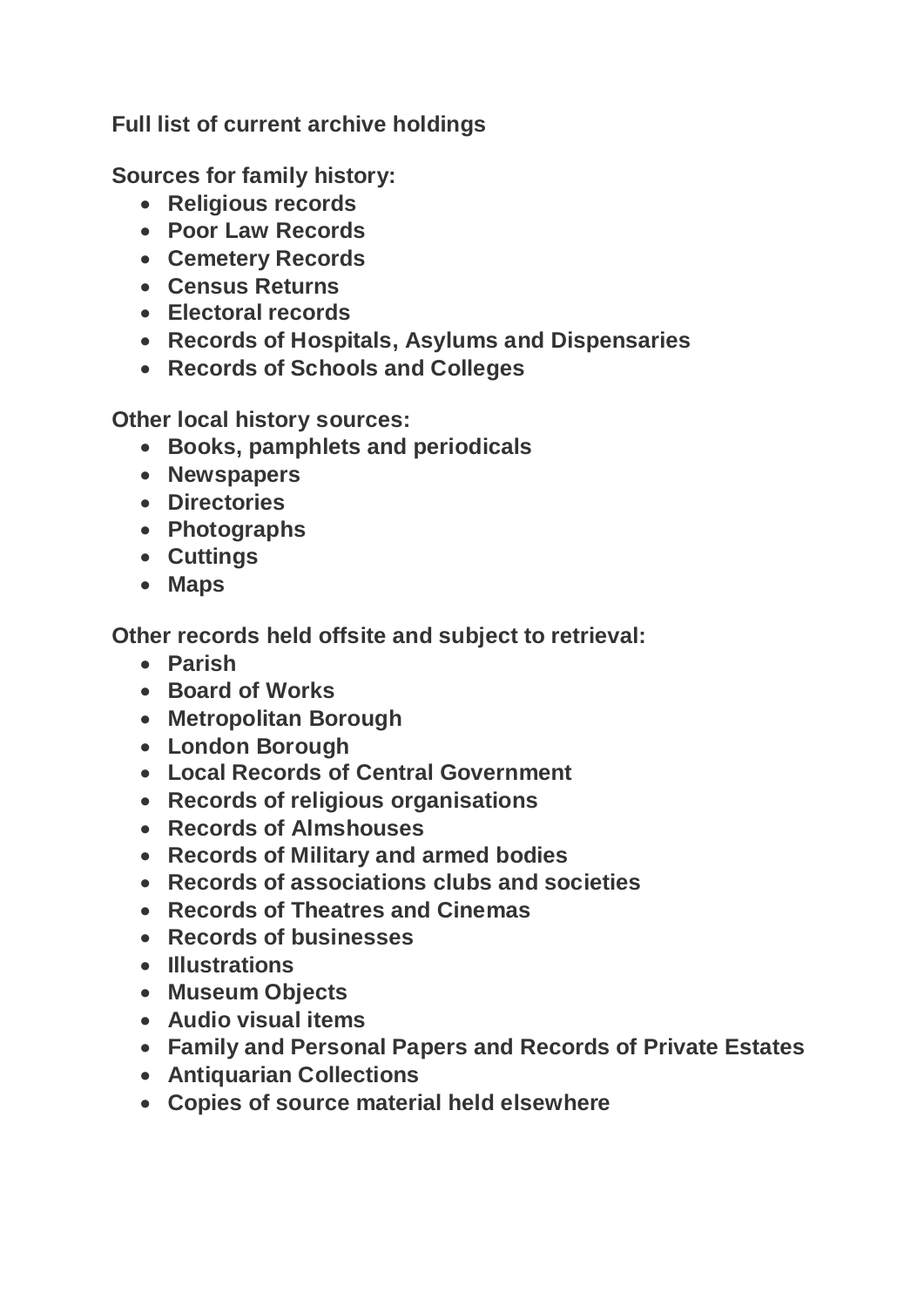# **Sources for Family History**

# **Religious records**

## **Anglican churches**

Registers and records of most of the Anglican parishes in the borough are held at the London Metropolitan Archives [www.cityoflondon.gov.uk/lma](http://www.cityoflondon.gov.uk/lma)

## **All Saints Fulham**

Registers of baptisms (1675-1969), marriages (1664-1905), burials (1675-1863) - *microfilm only* Vestry minute book 1877-1891. Churchwardens' rates and accounts 1826-1886. **Christ Church Fulham** Accounts 1977-1987. **St Andrew Fulham Fields**  Plan of seating layout 1884. **St Barnabas Kensington** Unity experiment with Munster Park Methodist Church, Fulham. Register of baptisms 1969-1975. **St Dionis Parsons Green** Church rolls 1920-1930. Pew rents 1905-1931. Clothing and club accounts 1903-1932. **St John Walham Green** Registers of baptisms (1836-1940), marriages (1837-1945) – *microfilm only* **St John the Evangelist Hammersmith** Communicants rolls 1860-1931. Service registers 1927-1954. Minutes, deeds, accounts, plans, correspondence, 1843-1955. **St Mary, West Kensington** Registers of baptisms (1836-1960), marriages (1837-1943), burials (1836-1889) – *microfilm only* **St Paul Hammersmith** Registers of baptisms (1664-1907), marriages (1664/5-1902), burials (1664/5-1854) and banns (1838- 1901) – microfilm only. **St Peter, Black Lion Lane, Hammersmith** Registers of baptisms (1836-1924), marriages (1836-1908), burials (1832-1869) – *microfilm only*. **St Stephen, Uxbridge Road, Shepherds Bush** Registers of baptisms (1850-1908), marriages (1850-1906) – *microfilm only*.

## **Non-conformist**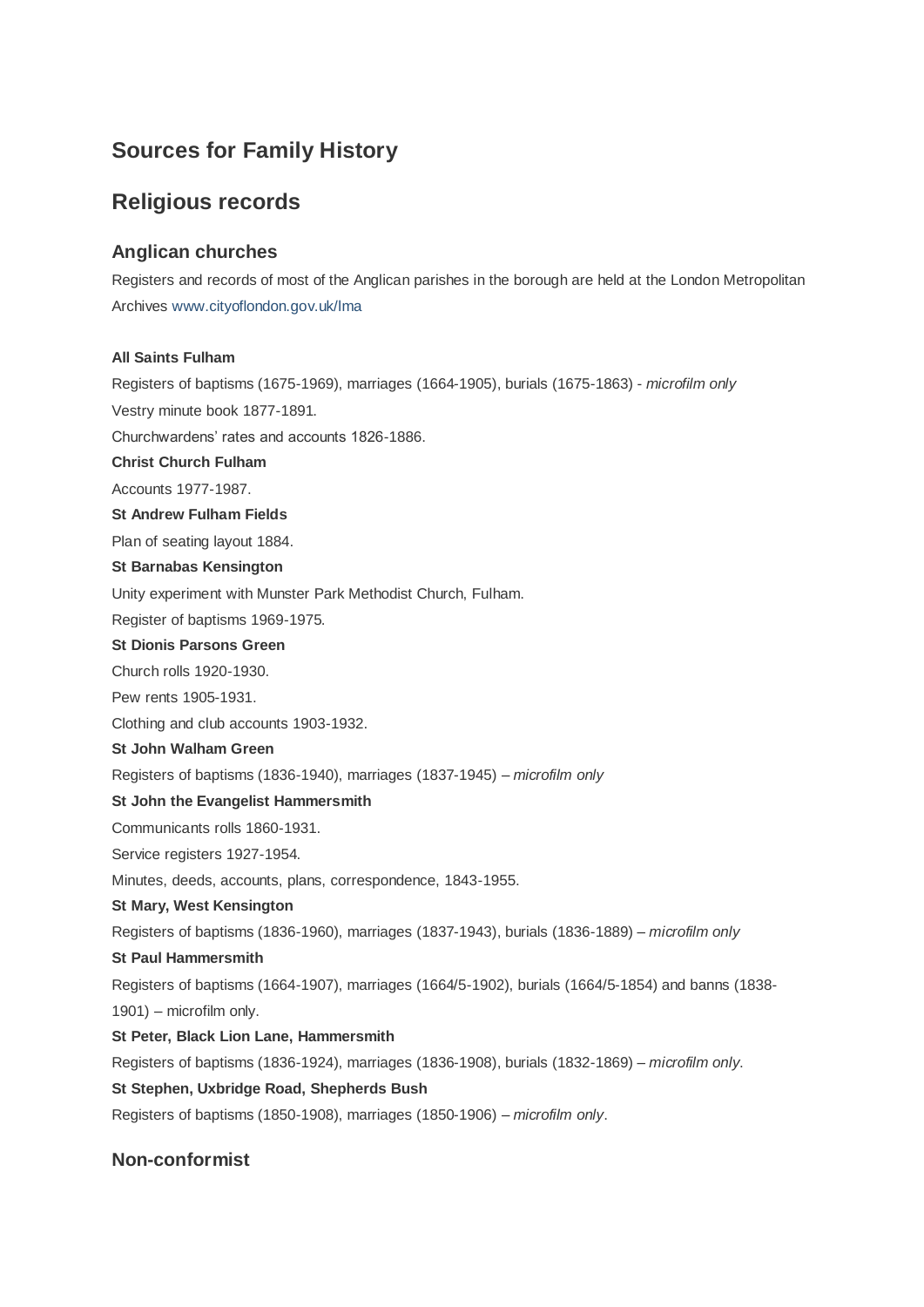**Archived records of Non-conformist Churches Albion Congregational Church, Dalling Road , Hammersmith** Membership list 1926. Scrapbook of cuttings, correspondence and photographs, 1938-1940. **Barclay Methodist Mission Hall, Effie Road , Fulham** Baptism registers 1934-1948. **Bethel Methodist Church , North End Road , Fulham** Minutes 1895-1969. Correspondence and papers 1870-c1889. **Dalling Road Methodist Church , Dalling Road , Hammersmith** Minutes 1869-1911, 1933-1976. Accounts 1869-1975. **Ebenezer Chapel (Independent), King Street , Hammersmith** Registers of births and baptisms (1779-1833), burials (1758-1837) – transcripts. **Ebenezer Methodist Chapel, North End Road , Fulham** Minutes 1952-1968. Accounts 1936-1969. **Friends Meeting House (Society of Friends), Hammersmith** Entries relating to Hammersmith and Fulham of births (1666-1727/8), marriages (1677-1740/1), burials (1676-1748) - transcripts. **Fulham Palace Road Congregational Church, Fulham Palace Road , Fulham** Baptism registers 1906-1924. Marriage registers 1909-1919. Minutes 1925-1963. Sunday School records 1907-1933. **Holy Trinity Chapel (Baptist), West End , King Street , Hammersmith** Registers of births and baptisms (1783-1829), burials (1784-1837) – transcripts. **Isleworth Wesleyan Methodist Chapel, North Street , Isleworth, Middlesex** Papers 1816-1854. **Kensal Road Methodist Church , Kensal Road , Kensington** Minutes 1926-1840. **Kingston Wesleyan Methodist Chapel, Brick Lane , Kingston , Surrey** Correspondence and papers 1833-1835. **Lancaster Road Methodist Chapel, Lancaster Road , Kensington** Minutes and papers 1877-1953. **Old Oak Methodist Church , The Fairway, East Acton , Ealing** Minutes 1952-1970. Accounts 1938-1959. Correspondence and papers 1926-1963. **Rivercourt Methodist Church , King Street , Hammersmith**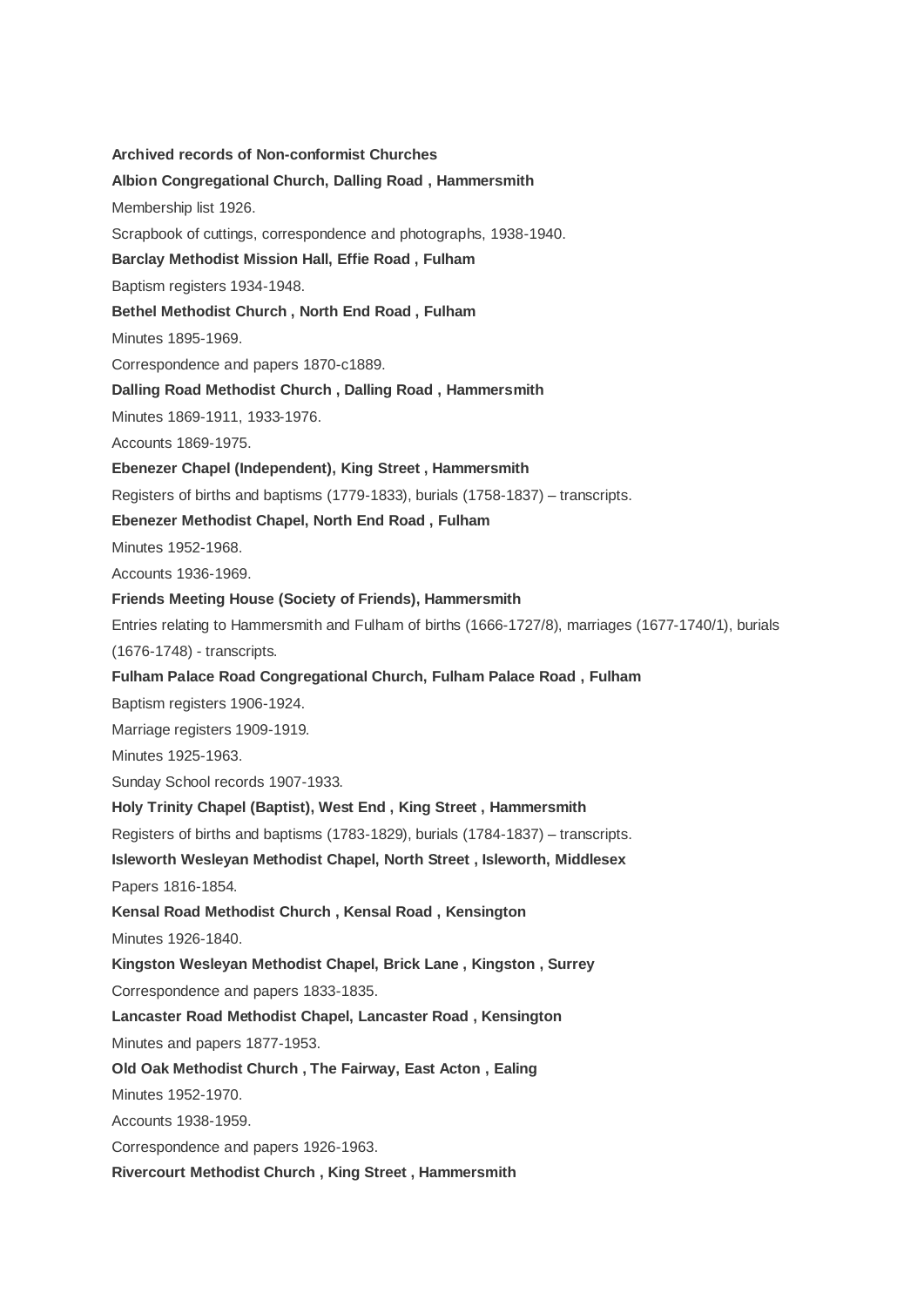Formerly Waterloo StreetWesleyan Chapel (1809-1874). Baptism registers 1837-1903. Marriage registers 1879-1947. Minutes 1843-1918, 1932-1989. Accounts 1811-1987. **Royal Hill Methodist Chapel, Queens Road , Bayswater, Westminster** Baptism registers 1843-1908. **Shepherds Bush Baptist Tabernacle, Shepherds Bush Road , Hammersmith** Minutes, reports, membership rolls, deeds, correspondence, magazines, photographs, plans, 1890-1999. **Shepherds Bush Road Methodist Church , Shepherds Bush Road , Hammersmith** Formerly known as West Kensington Park Wesleyan Methodist Church. Marriage registers 1881-1915. Minutes 1879-1968. Accounts 1926-1973. **Twickenham Wesleyan Methodist Chapel, Holly Road , Twickenham, Middlesex** Papers 1837-1862 **Walham Grove Methodist Church , Walham Grove, Fulham** Baptism registers 1866-1962. Minutes 1893-1971. **Waterloo Street Chapel (Wesleyan), Hammersmith, later Rivercourt Methodist Church** Registers of births and baptisms (1807-1837), burials (1814-1837) - transcripts **West Kensington Congregational/United Reformed Church, Castletown Road , Fulham** Baptism registers 1885-1977 Marriage registers 1885-1973. Minutes 1885-1977. Roll of members 1885-1974.

## **Roman Catholic**

Hammersmith registers of baptisms 1710-1838 – *published transcript*

**St Thomas of Canterbury, Rylston Road , Fulham** List of notable persons buried in cemetery (opened 1848). Page last updated: 15/12/2009

# **Poor Law Records**

## **Archived records of Poor Law Records**

From 1837 the poor law was administered by the Boards of Guardians. The records of the Kensington, Fulham (except for vaccination registers) and Hammersmith Boards of Guardians are held in the London Metropolitan Archives [www.cityoflondon.gov.uk/lma](http://www.cityoflondon.gov.uk/lma) **Fulham**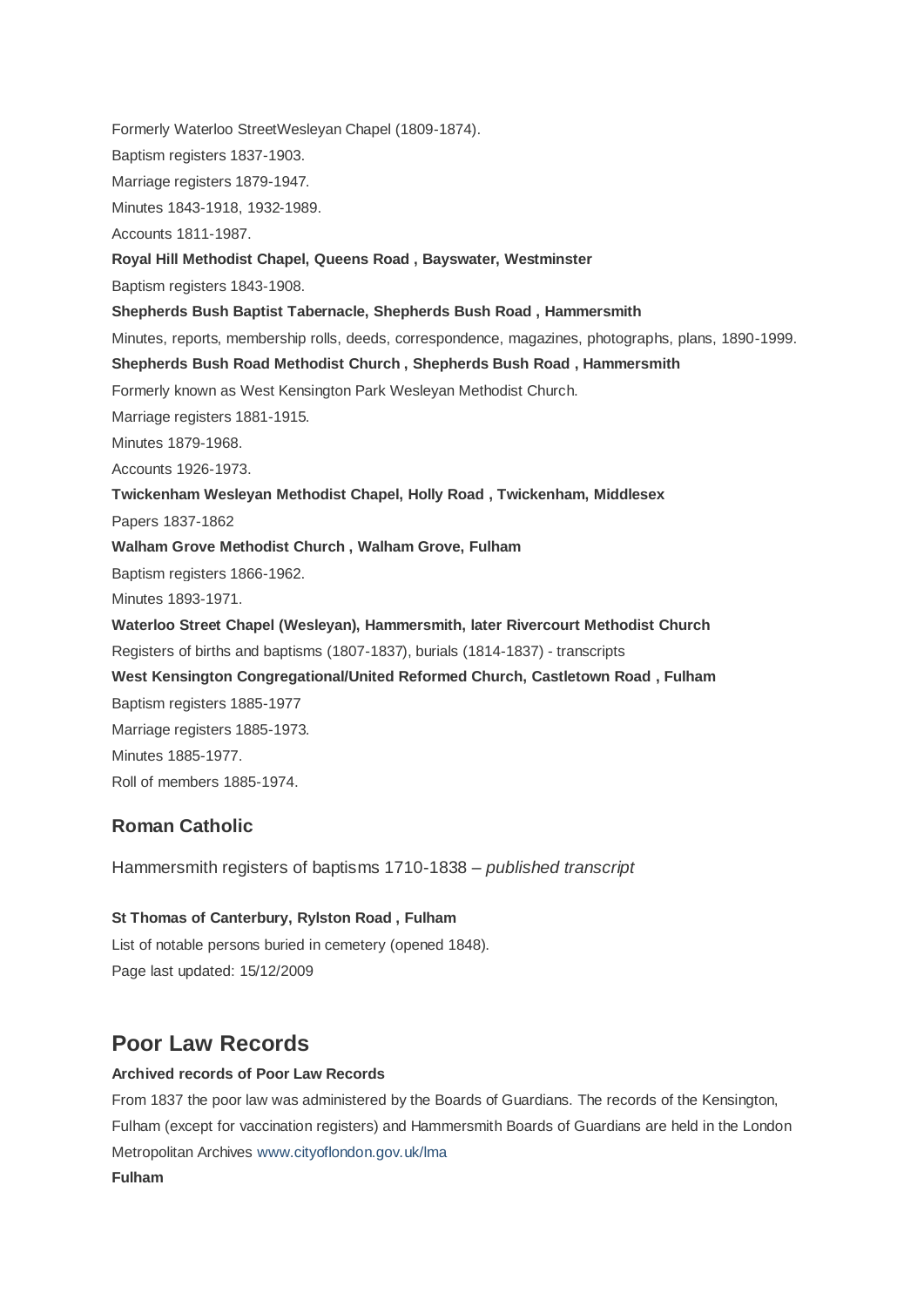Workhouse Committee minutes 1771-1820. Select Vestry for the Poor minutes 1820-1823, 1826-1833. Overseers' accounts 1625-1642, 1712-1838. Apprenticeship indentures 1666-1750. Settlement examinations 1778-1808, 1817-1827. Workhouse provisions accounts 1818-1824. List of workhouse inmates 1785/86. **Hammersmith** Select Vestry for the Poor minutes 1823-1837. Overseers' minutes 1848-1900. Overseers' accounts 1795-1800, 1822-1830, 1856-1889. Apprenticeship indentures 1810-1832. Removal orders 1798-1833. Register of workhouse inmates 1730-1768.

# **Cemetery Records**

**Fulham Old Burial Ground**, Fulham Palace Road. Registers of burials, 1865-1908. *Indexed 1865-1899* Notices of interments, 1865-1960 (available onsite on microfilm up to 1900) **Fulham New Cemetery**, North Sheen Notices of interments, 1909-1964 Applications for purchase of private graves 1909-1962 **Hammersmith Old Burial Ground**, Margravine Road Registers of burials, 1869-1952 (available onsite on microfilm up to 1900) **Hammersmith New Cemetery**, Mortlake Registers of burials, 1926-1953. *Indexed 1926-53* Register of graves 1926-1952 If you are trying to identify and locate a grave site, the best source is the register of burials. For dates where H&F archives do not hold registers of burials, you are advised to contact the London Borough of Hammersmith and Fulham cemeteries office: [http://www.lbhf.gov.uk/Directory/Community\\_and\\_Living/Birth\\_marriage\\_and\\_death/Burial\\_and\\_cremation/](http://www.lbhf.gov.uk/Directory/Community_and_Living/Birth_marriage_and_death/Burial_and_cremation/10968_Cemeteries_and_burials.asp)

10968 Cemeteries and burials.asp

## **Other local cemeteries**

Lists of notable persons buried at:

- Kensal Green (All Souls) Cemetery, Harrow Road(opened 1833)
- Brompton Cemetery, Fulham Road(opened 1840)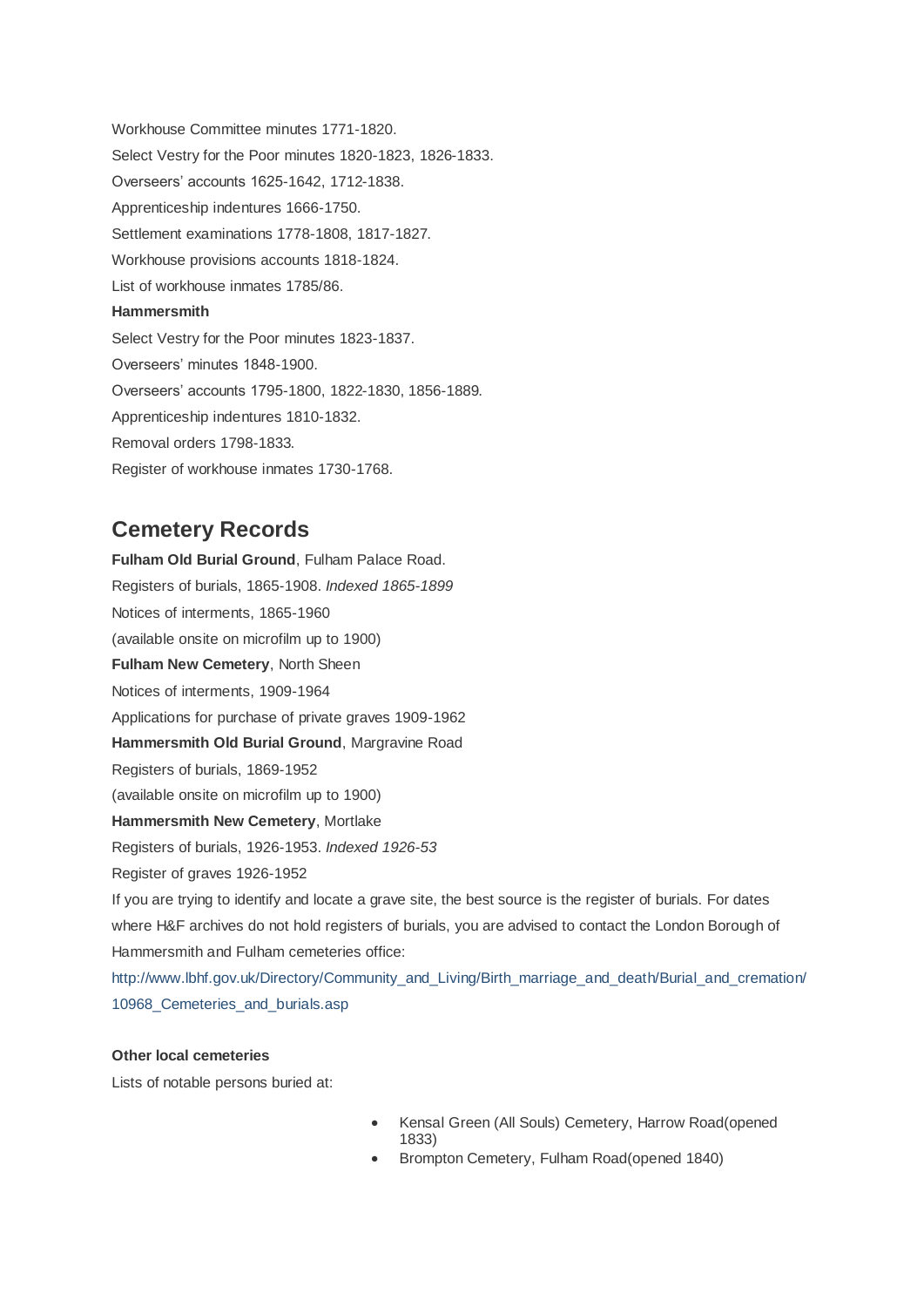St Mary's Roman Catholic Cemetery, Kensal Green, Harrow Road

# **Census returns**

**Census returns held in local archives**, available to consult onsite on microfilm/microfiche **Hammersmith** (heads of households) : 1821, 1831 **Fulham and Hammersmith** : 1841, 1851, 1861, 1871, 1881, 1891, 1901 *Personal names indexes:* 1821, 1831, 1851, 1881 *Street indexes:* 1841, 1851, 1861, 1871, 1881, 1891, 1901

# **Electoral records**

**Archived electoral records for Hammersmith & Fulham** available to consult onsite:

**Poll books**

- $\bullet$  Middlesex: 1802
- Hammersmith: 1868

**Electoral registers**

- Middlesex: 1837/38, 1843/44-1846/47.
- Chelsea(including Fulham and Hammersmith): 1881-1885.
- Fulham: 1885/86-1964 (gaps).
- Hammersmith : 1886-1964 (gaps).
- London Borough of Hammersmith/London Borough of Hammersmith & Fulham: 1965 – year before current register.

**Jury lists**

Fulham: 1902-1905, 1910-1912, 1917, 1920-1921.

# **Records of Hospitals Asylums and Dispensaries**

## **Records of many of the hospitals in the borough are held at the London Metropolitan Archives,**

[www.cityoflondon.gov.uk/lma](http://www.cityoflondon.gov.uk/lma)

# **Records of Schools and Colleges**

## **Archives of school and college records for the borough**

Records of many schools in the borough are held at the London Metropolitan Archives,

## [www.cityoflondon.gov.uk](http://www.cityoflondon.gov.uk/)

Please note that admission registers less than 30 years old and log books less than 60 years old may in certain cases be closed to public inspection.

## **Avonmore School , Earsby Road, West Kensington, Fulham**

Admission registers 1940-1958.

**Beaufort House School , Lillie Road , Fulham**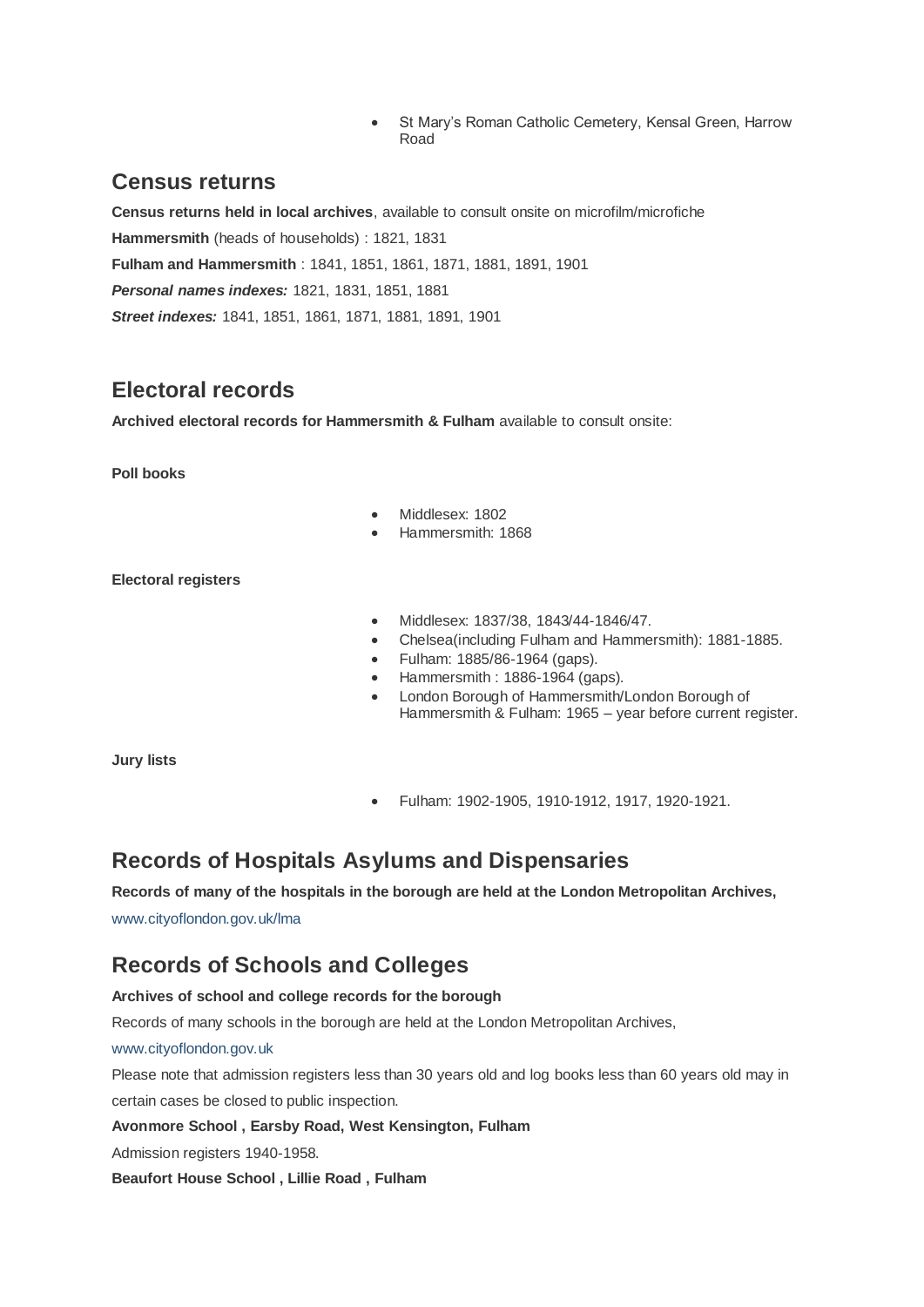Admission registers 1948-1970 **Bishops Park Secondary School for Girls, Finlay Street , Fulham** Admission register 1955-1961. **Burlington School (Girls), Boyle Street , Westminster , relocated (1936) Wood Lane, Hammersmith, renamed (1975) Burlington Danes School** Minutes 1700-1992. Accounts 1776-1977 (gaps). Admission registers 1826-1943 (gaps). Staff registers 1882-1937. Correspondence, inventories, visitors' books, photographs, magazines, 1767-1995. **Ellerslie Road School , Ellerslie Road , Shepherds Bush, Hammersmith** Admission registers 1894-1991. Log books 1932-1939, 1946-1969. **Fulham Central School for Girls, Finlay Street , Fulham** Admission registers 1929-1946. **The Godolphin School (Boys), Great Church Lane , relocated ( 1862) Iffley Road , Hammersmith** Minutes 1855-1873, 1893-1904. Rule book with lists of staff and pupils 1895. **Godolphin and Latymer School (Girls), Iffley Road , Hammersmith** Minutes 1903-1918 Admission and attendance registers 1905-1976 Correspondence, magazines, programmes, photographs, 1905- 2000 **Harwood Road School , Harwood Road , Fulham** Admission registers 1873-1939, 1958-1991. Log books 1873-1991. Minutes 1873-1883. **John Street School , Fulham Fields, Fulham** Log book (Boys) 1876-1879 **Latymer's Charity School, later Latymer's Endowed School (Boys), Hammersmith Road , Hammersmith.** List of admissions 1624-1878 **Lillie Road Infants' School, Lillie Road , Fulham** Log book 1891-1913. **Munster Road School, later Munster Primary School, Munster Road, Fulham** Admission registers 1957-1980 Plans 1890-1897, 1937. School keepers' diary 1923-1929. **Queens Manor Primary School , Lysia Street , Fulham** Admission registers 1953-1977. Log books 1960-1991. **Queensmill School, Clancarty Road, SW6**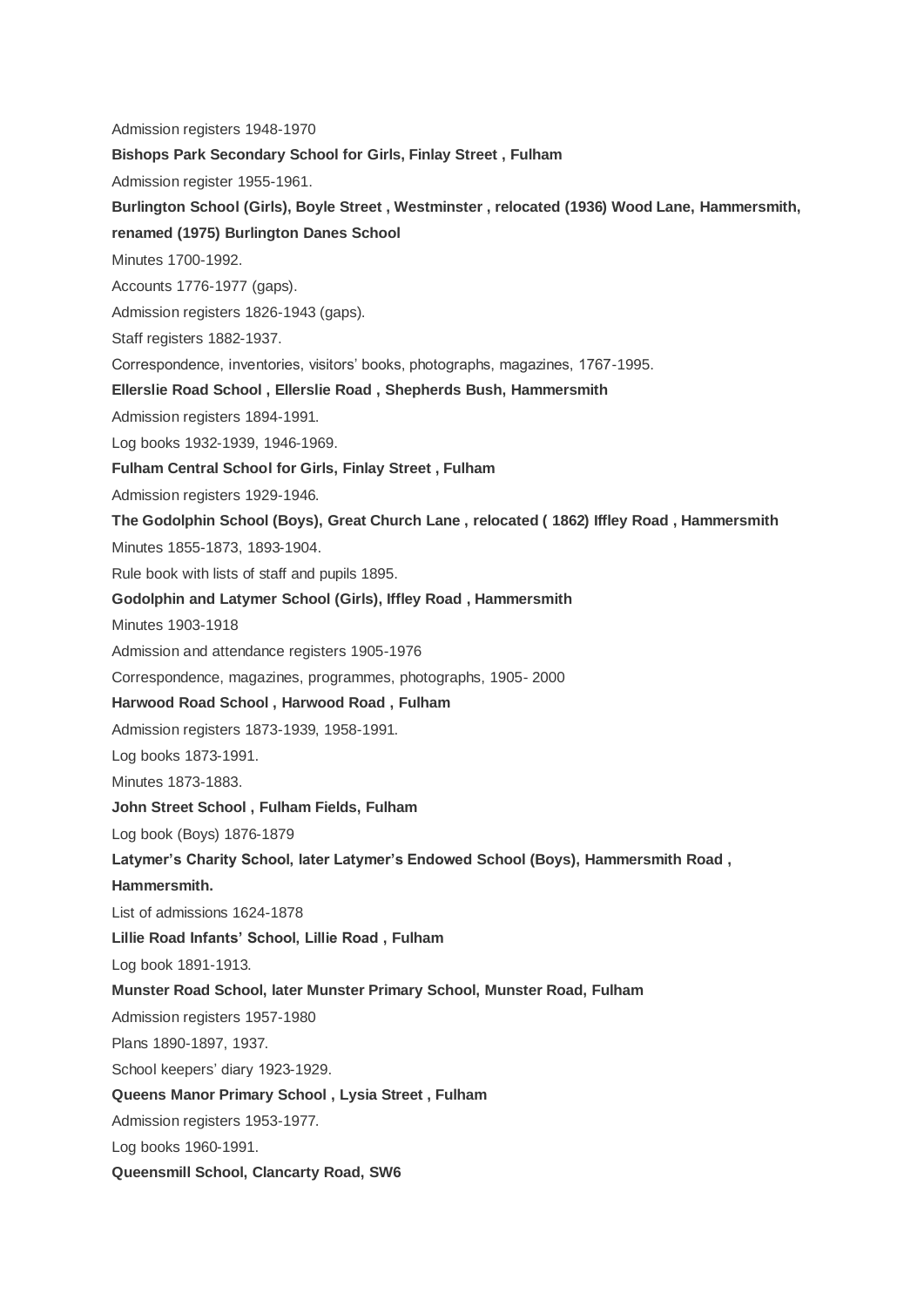Admission register, 1924 - 1972 **St Helen's Roman Catholic Infants' and Girls' School, Brook Green, Hammersmith, relocated and renamed (1894) Sacred Heart Junior School , Hammersmith Road , Hammersmith** Log books and cash book 1872-1913. **St John's National Schools, Bradmore Lane, Hammersmith, relocated (1871) Glenthorne Road, Hammersmith, renamed St John's Church of England School, relocated (1944) Macbeth Street, Hammersmith** Admission registers 1933-1971. Log books 1863-1983. **St Paul's National Schools, Queen Caroline Street, Hammersmith, renamed St Paul 's Church of England School** Minutes 1859-1920. Accounts 1845-1927. Log books 1863-1925. **St Paul 's School (Boys), City of London , later Hammersmith Road , Hammersmith** Registers of scholars (published) 1509-1905 **Sherbrooke Road School, later Sherbrooke Primary School, Sherbrooke Road, Fulham** Log books (Girls) 1885-1897, 1908-1913. School record 1980-1991 **Star Lane/Road School, Star Road, West Kensington, Fulham** Log books 1880-1911 (Boys), 1880-1913 (Girls), 1899-1913 (Infants). **The Victoria School , Becklow Road , Hammersmith** School keepers' diaries 1930-1949, 1955-1965. Class lists (senior boys) 1933-1936 (incomplete)

# **Other local history sources:**

# **Books, pamphlets and periodicals**

**H&F local studies and archives hold a wide range of books and pamphlets on the history of Fulham and Hammersmith and their residents. The majority of our collection of local studies publications are available to consult onsite within the reading room.**

These include periodicals published by local churches, schools, tenants' and residents' associations, history societies, amenity and pressure groups, pensioners' groups, local firms, estate agents etc.

**Special collections A P Herbert: Books by Sir Alan P Herbert.** Doves Press and Eragny Press Some Doves Press and Eragny Press books.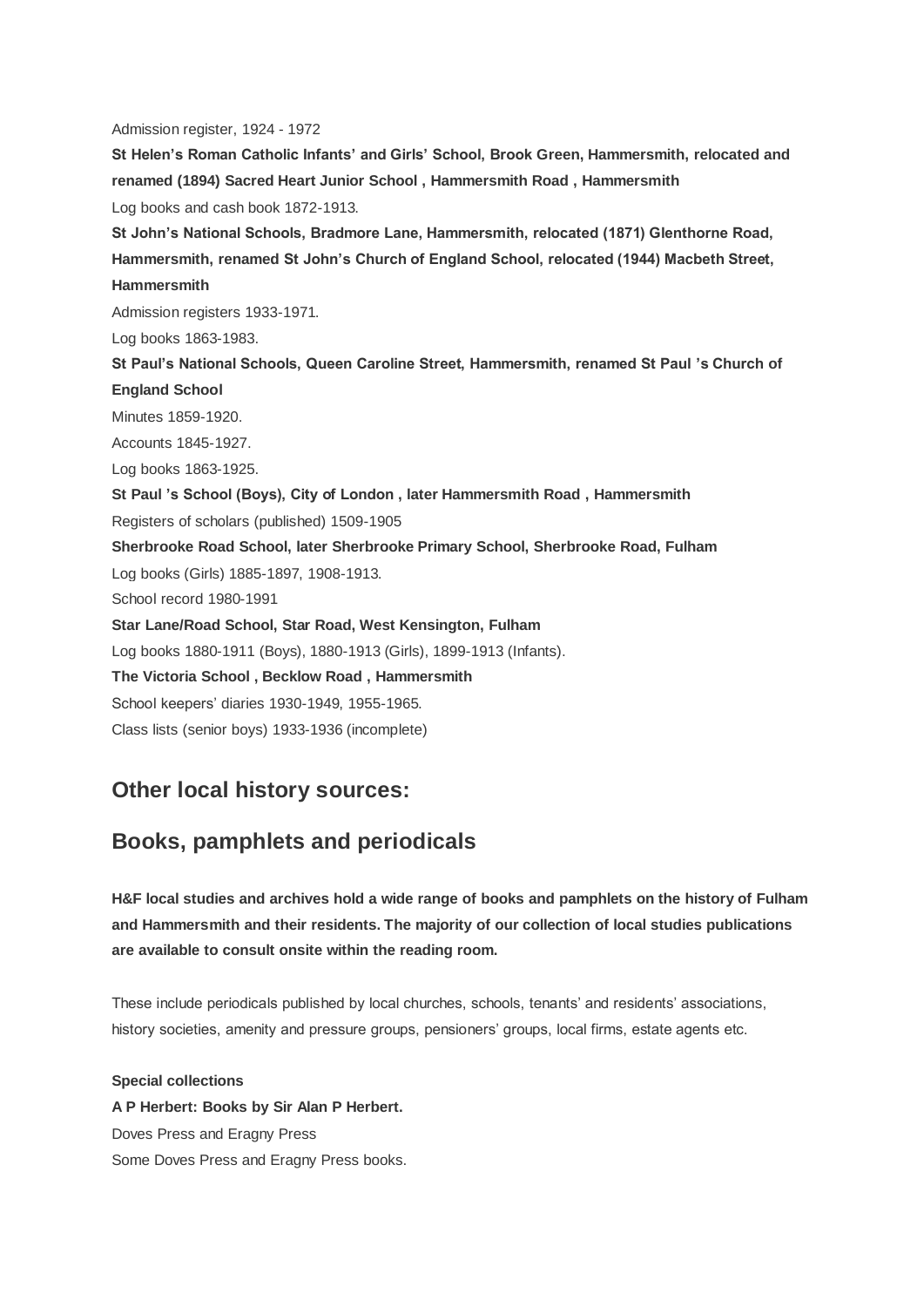### **Kelmscott Press**

Complete set of Kelmscott Press books.

#### **Theatre Programmes**

Programmes for the King's Theatre, Lyric Theatre and Shepherds Bush Empire, Hammersmith. A few programmes for the Grand and Granville Theatres, Fulham.

### **White City Exhibitions**

Books, programmes, newspaper cuttings, photographs and postcards on exhibitions held at the White City 1908-1914. Also includes material relating to the 1908 Olympic Games held at the White City.

#### **William Morris**

Books, pamphlets, cuttings, photographs etc by and about William Morris. Includes items from collection of Henry Buxton Foreman (1842-1917), editor and bibliographer. Also includes a small collection of fabrics and wallpapers designed by Morris and some personal items such as his pipe and spectacles.

## **Newspapers**

**West London Observer** 1855-1984 (gaps); continued as West London Leader 1984-1987; continued as Hammersmith and Chiswick Leader 1987-1988; continued as Hammersmith and Fulham Independent 1988-1989.

Indexed 1856-1862, 1930-1941, 1943-1964, 1966, 1968, 1970-1987.

**West London Times** 1860-1867.

**Kensington and Hammersmith Reporter** 1879-1891; continued as West London Reporter 1892-1906. **Fulham Chronicle** 1888-1999; continued as Fulham and Hammersmith Chronicle 2000 to date. Indexed 1927-1991.

**West London Advertiser** 1892-1896; continued as West London Advertiser and West London News 1896-1905.

**West End Press** 1900-1904 (gaps); continued as West End Weekly Express 1905-1906; continued as Hammersmith and Shepherds Bush Weekly Express 1906; continued as Hammersmith, Shepherds Bush and Kensington Weekly Express 1906; continued as Hammersmith, Shepherds Bush and Kensington Weekly Express and West End Press 1906-1907.

**West London and Fulham Times** 1904-1915.

**Fulham Gazette** 1919-1927; continued as Fulham and West London Gazette 1927-1928; continued as West London and Fulham Gazette 1928-1971.

Indexed 1927-1960, 1962-1964, 1968 and 1970-1971.

**West London Post**, Shepherds Bush, Acton, Hammersmith 1939; continued as Acton Gazette and West London Post 1939-1951; continued as Shepherds Bush Gazette and West London Post 1955-1958; continued as Hammersmith Post [local edition of above] 1955-1959; continued as Shepherds Bush Gazette, Hammersmith Post 1960-1983; continued as Shepherds Bush-Hammersmith Gazette 1984-1988; continued as The Gazette 1988-1989; continued as Hammersmith and Shepherds Bush Gazette 1989; continued as Hammersmith, Fulham and Shepherds bush Gazette 1989-1998; continued as Hammersmith and Shepherds Bush Gazette 1999-date.

Indexed 1970-1991.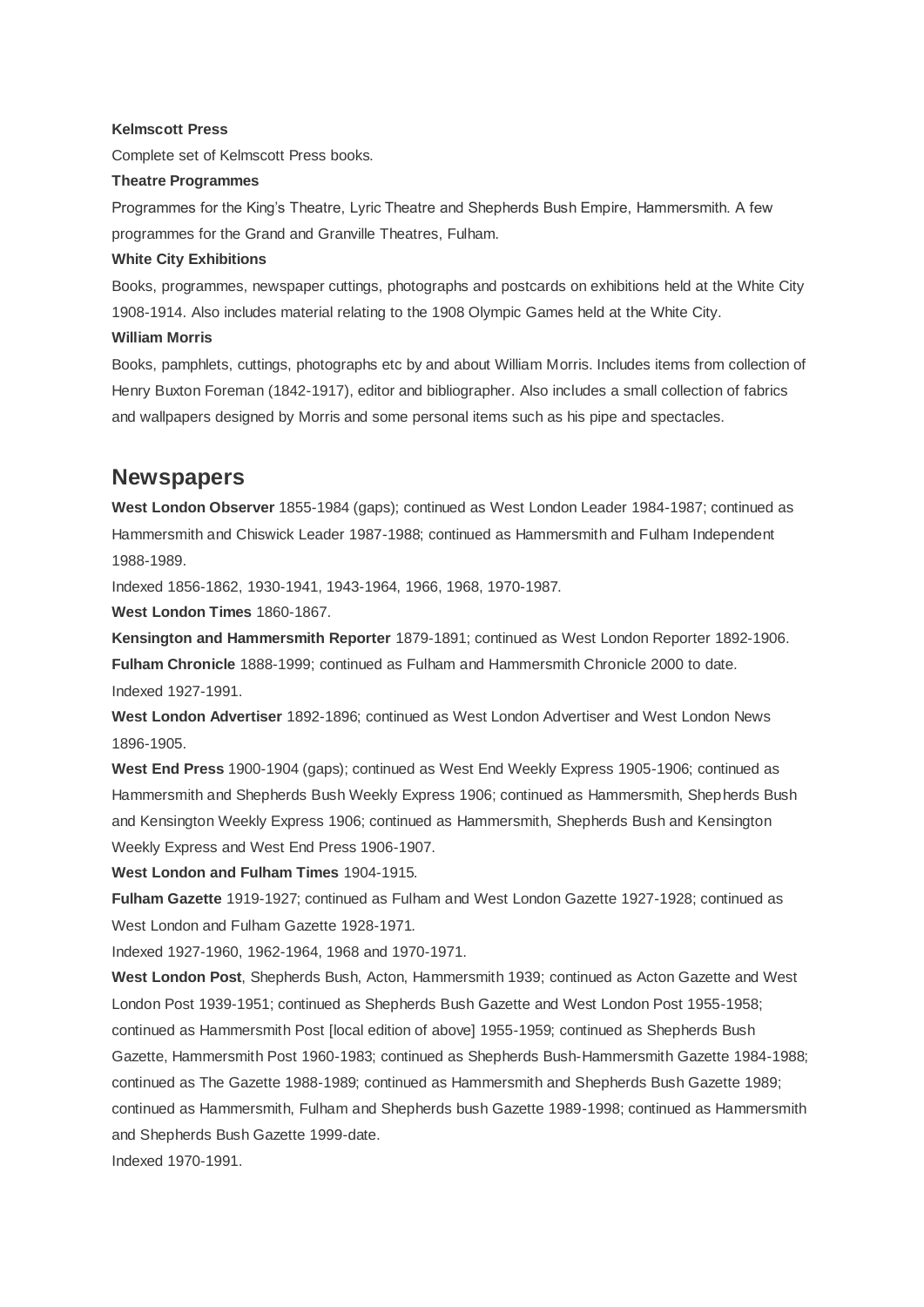**Fulham and Hammersmith Advertiser** 1949-1957; continued as Fulham and Hammersmith News 1957- 1958.

**West London Advertiser** 1981-1987.

**Hammersmith News and Fulham Post** 1983-1987; continued as Hammersmith News and Post 1987. **Hammersmith and Fulham Guardian** 1984-1986; continued as Fulham and Hammersmith Guardian 1986-1988; continued as Hammersmith and Fulham Guardian 1988-1991; continued as Hammersmith, Fulham and Chiswick Guardian 1991-2001.

**West London Recorder** 1985-1988; continued as Chiswick, Fulham and Hammersmith Recorder 1988-  $1990$ 

**Fulham Post** 1987-1991.

Merged with Hammersmith Post to form the Hammersmith and Fulham Post.

**Fulham Times** 1987-1989; continued as Hammersmith and Fulham Times 1989-date.

The Hammersmith and Fulham Independent merged with the above in 1989.

**Hammersmith Post** 1989-1991.

Merged with Fulham Post to form Hammersmith and Fulham Post.

**Hammersmith and Fulham Post** 1992-1998.

**Copies of a number of local newspapers are available to consult onsite on microfilm.**

# **Directories**

**Available to consult onsite:**

**General directories**

- Universal British Directory of Trade, Commerce and Manufacture (facsimile edition), 1793-98
- Pigot and Co's London & Provincial New Commercial Directory, 1826-27
- Pigot and Co's Royal National and Commercial Directory...of Essex, Herts, Middlesex (facsimile edition), 1839
- Kelly's Directory of Middlesex, 1867, 1937

## **London directories**

- Pigot and Co's A directory of London and its Suburbs (facsimile edition), 1839
- Post Office London and Suburban, 1846, 1859-60, 1868, 1872, 1880-81, 1915, 1917, 1919, 1921, 1923-30, 1935-67, 1969-84
- Post Office London Business, 1985-91
- Webster's Royal Red Book, 1939

**Local directories**

- Kelly's directories
- Acton Borough, 1940
- Chiswick, Brentford and Gunnersbury, 1939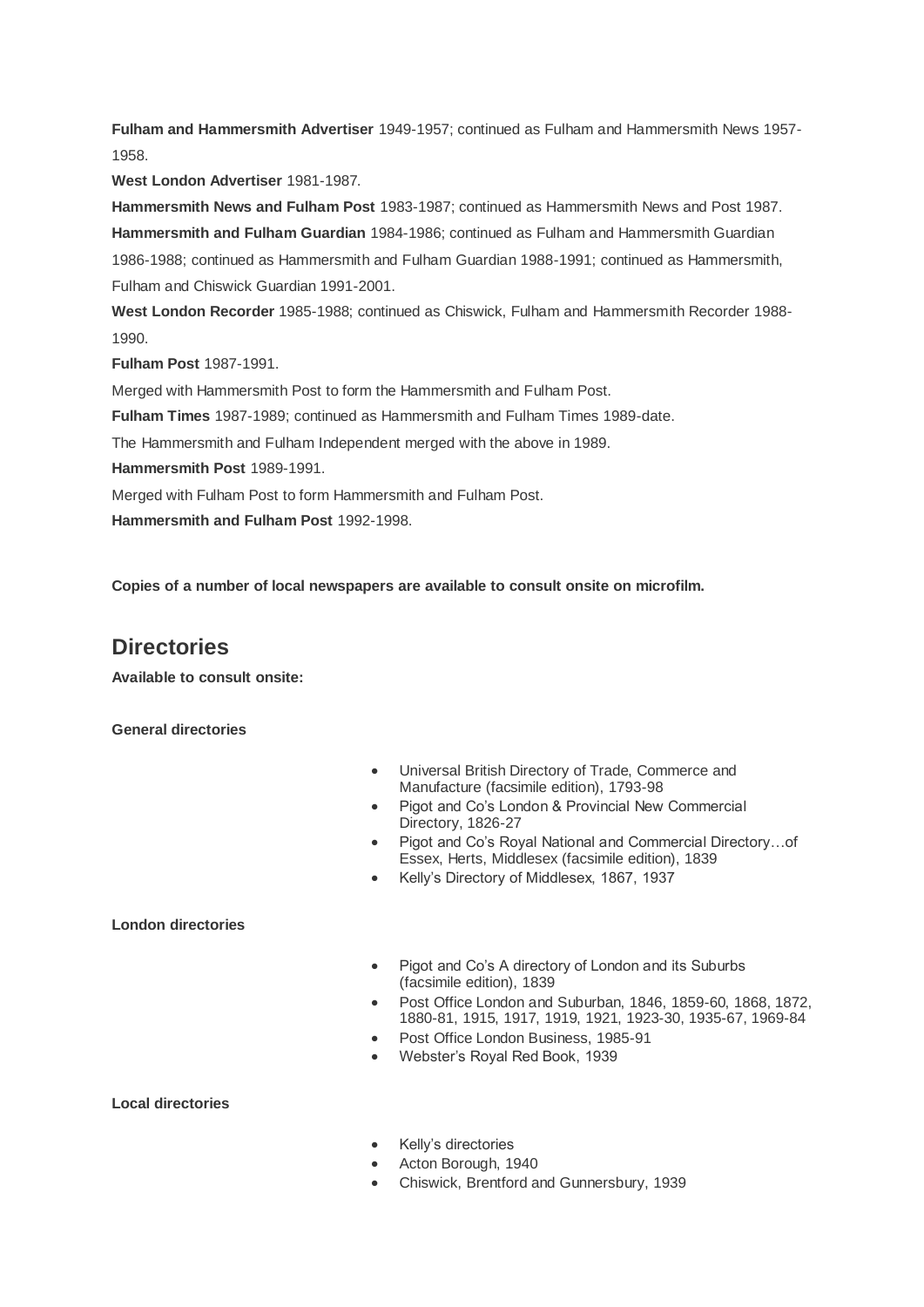- Hammersmith and Shepherds Bush, 1899/1900-1939/40
- Kensington, Brompton, Knightsbridge and Notting Hill, 1950
- Kilburn and Willesden (Hythe Road only), 1907-40
- Kilburn, Willesden, Cricklewood, Harlesden etc, (includes College Park) 1937, 1940
- West Kensington and Hammersmith (includes Fulham and Shepherds Bush), 1885/86, 1889/90, 1892/93-1898/99
- West Kensington, Fulham and Walham Green, 1899/1900- 1939/40

## **Other directories**

- Pigot and Co's National London & Provincial Commercial Directory: Hammersmith section, 1832-34. Simpson's Kensington & Hammersmith Directory and Court Guide, including Notting Hill, Shepherds Bush, Starch Green, Chiswick etc, 1863.
- Rist's Hammersmith and Kensington Directory, including Turnham Green and Chiswick: includes Shepherds Bush, 1865.
- Allen and Morton's West London Directory; includes Hammersmith and Shepherds Bush, 1867.
- R Green & Co's South-West London Directory and Court Guide for Shepherds Bush, Hammersmith, Ealing, Fulham, Hounslow, Turnham Green, Chiswick, Brentford, Acton, Isleworth, 1869.
- Messrs Green & Co's Court Guide and Commercial Directory and Gazeteer for…Shepherds Bush, Acton and Ealing, 1873- 74.
- Cordingley's Court Guide and Directory of Hammersmith etc: sections for Hammersmith, Shepherds Bush, Chiswick, Acton, 1875.
- Cordingley's Court Guide and Directory of Hammersmith, including Shepherds Bush, Fulham, Chiswick and Turnham Green, Acton, 1876

## **Business directories**

- Hammersmith & Shepherds Bush Chamber of Trade and Commerce/Hammersmith Chamber of Commerce: Buyers' Guide and Directory, 1951-72.
- Hammersmith & District Green Guide/Hammersmith Area Green Guide, 1968-75.
- Hammersmith Chamber of Commerce: Businessman's Guide to Hammersmith, incorporating Fulham & Shepherds Bush, 1976.
- Chelsea, Kensington & Hammersmith Green Guide, 1978-79.
- Hammersmith & Fulham Business Directory, 1980-2005.
- Thompson Local Directory: Central London Area, 1981/82- 2001.
- Thompson Local Directory: Ealing Area, 1981/82-1999.
- Passport to Fulham/Passport to Fulham, Hammersmith, Chiswick/Passport to Fulham and Hammersmith/Passport to Belgravia, Knightsbridge, Chelsea, Fulham Pimlico , 1984- 2000.
- Dun & Bradstreet, London: South & East/SW & SE, NW & W, 1994, 1997.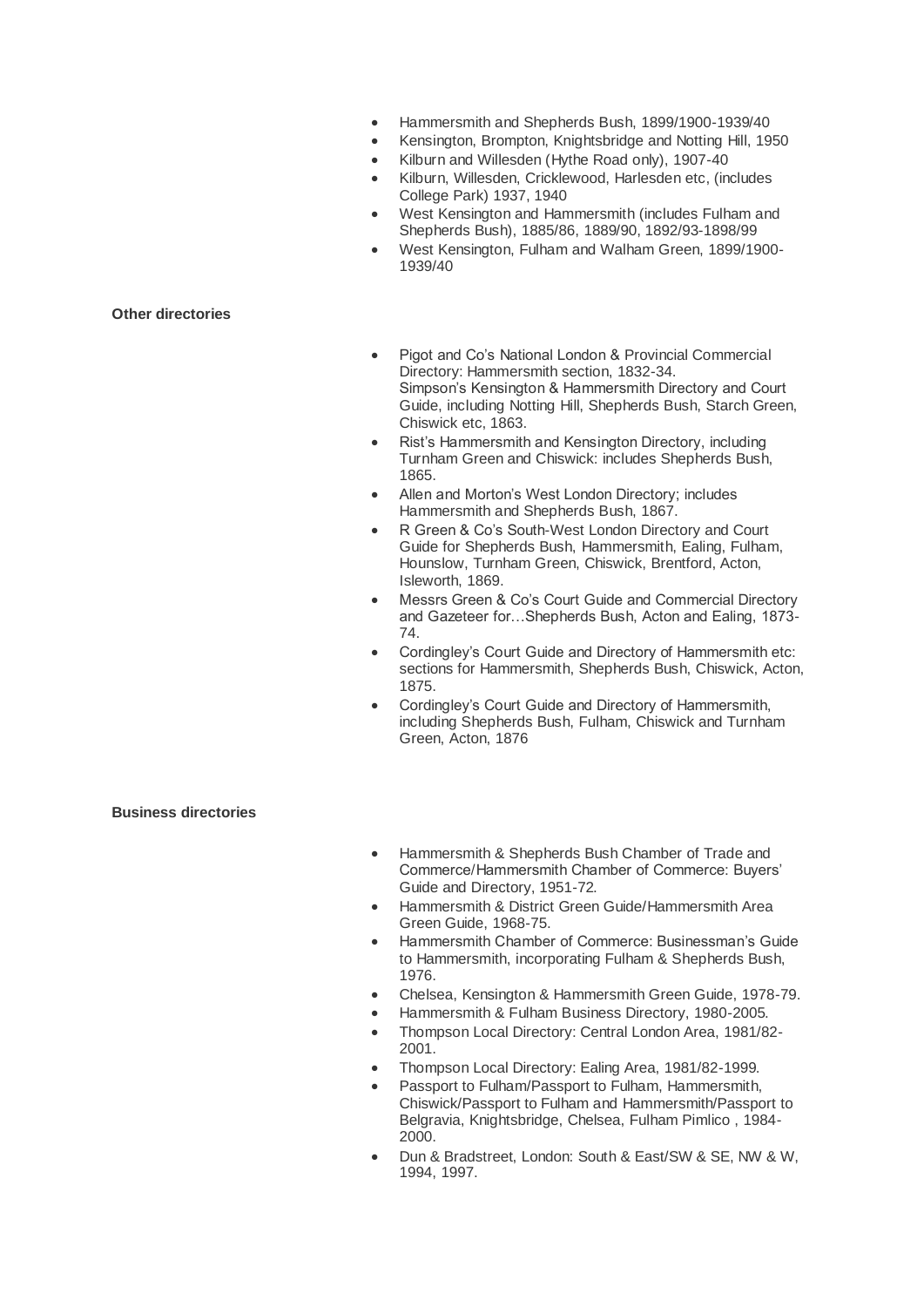Little & Large Annual Guide to Fulham, Kensington and Chelsea/Fulham, Chelsea, Kensington and Belgravia, 1994/95- 1997/98.

# **Photographs**

**A wide range of photographs of the borough are stored onsite and include:**

- About 60,000 topographical photographs of Hammersmith and Fulham, dating from the 1870s to present day. The bulk of the collection covers the periods 1900-1910 and 1970 to date.
- A complete photographic survey of the borough was undertaken in the 1970s. Photography of new development continues. Collection of colour photographs of the borough's streets, buildings and houses taken by Hammersmith and Fulham Historic Buildings Group in 1995/96.

# **Cuttings**

**Collections of cuttings and printed ephemera are maintained on topics relating to the borough are also stored onsite.**

These include files on:

- Wormwood Scrubs Prison
- the football clubs of Fulham, Queens Park Rangers and Chelsea
- Hammersmith Broadway and its development
- Fulham Palace.

For details of special collections relating to the White City Exhibitions and William Morris se[e books,](http://www.lbhf.gov.uk/Directory/Leisure_and_Culture/Libraries/Archives/23375_Books_Pamphlets_and_Periodicals.asp)  [pamphlets and periodicals,](http://www.lbhf.gov.uk/Directory/Leisure_and_Culture/Libraries/Archives/23375_Books_Pamphlets_and_Periodicals.asp) and Sir William Bull see [antiquarian collections.](http://www.lbhf.gov.uk/Directory/Leisure_and_Culture/Libraries/Archives/23467_Antiquarian_Collections.asp)

# **Maps**

**Ordnance Survey maps are available to consult onsite. They cover the Hammersmith and Fulham area:**

6 inches:1 mile (1:10,560) 1874, 1920, 1938, 1948-1950, 1958. 25 inches:1 mile (1:2,500) 1869-1874, 1894-1896, 1915-1916, 1935 (part), 1951**-**1953. 50 inches: 1 mile (1:1,250) 1951-1953, 1971, 1996. Revision sheets 1960s-1992. 60 inches:1 mile (1: 1,056) 1869-1874, 1894-1896, 1906-1921. Revision sheets 1935-1939, 1946, 1949 (gaps).

**Archived maps** (stored offsite)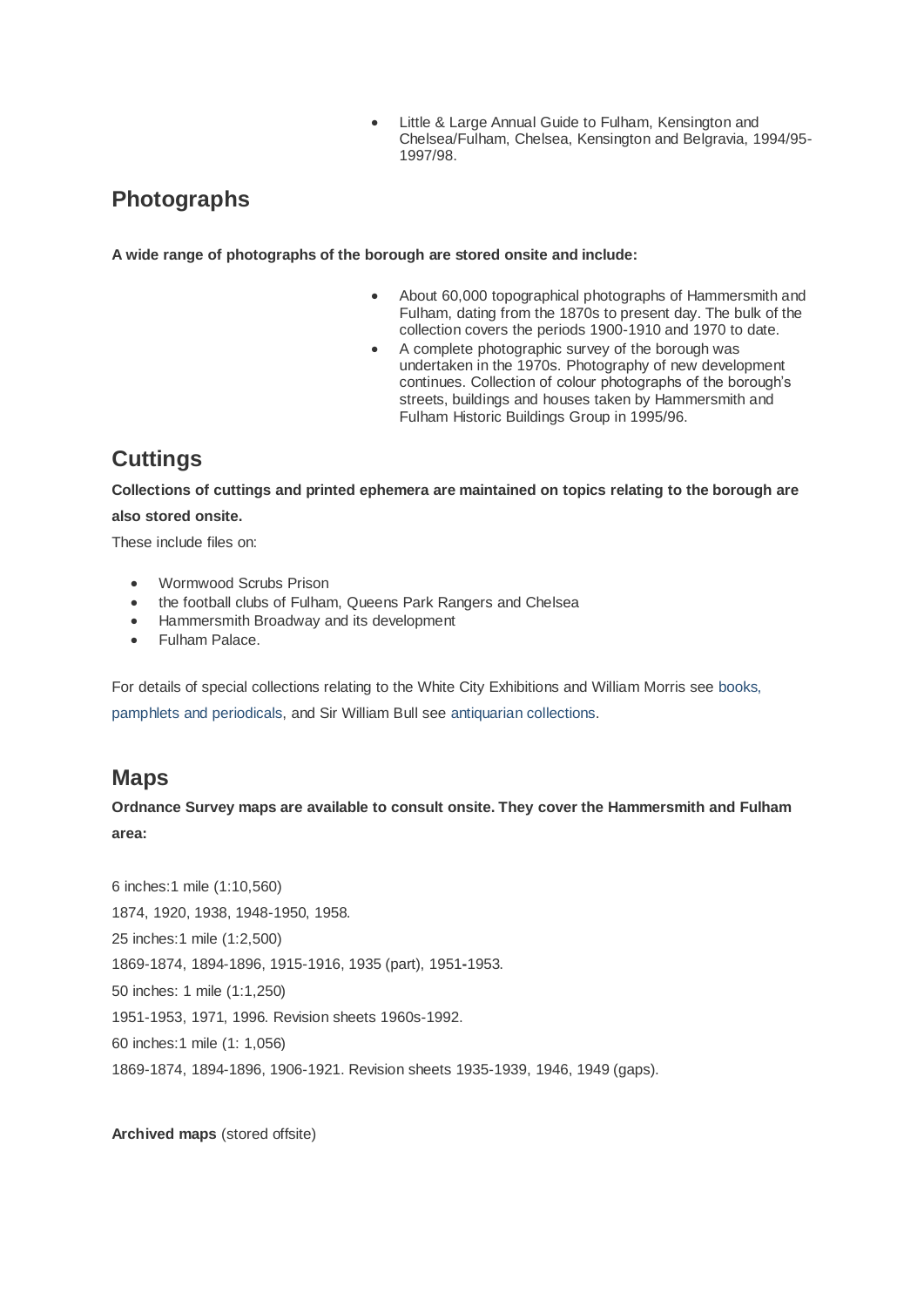Local maps including those of Rocque 1741-1745, Salter 1830 (Hammersmith), Roberts 1853 (Hammersmith), and Maclure 1853 (Fulham). Local authority maps. Goad shopping plans of Hammersmith Broadway/King Street, Shepherds Bush Green and Fulham Broadway/North End Road1983 to date.

## **Other records held offsite and subject to retrieval:**

## **Parish**

## **Archived Parish records**

### **Fulham**

The ancient parish of Fulham included Hammersmith, although the latter had its own vestry from the early 17th century. In 1855 the administration of Fulham was taken over by a district board of works. Fulham vestry was reconstituted with additional powers in 1886 following the abolition of the Fulham District Board of Works. The vestry was succeeded by the metropolitan borough council in 1900. *Minutes* Vestry minutes, 1646-1693, 1721-1765, 1776-1900 (some on microfilm) Churchwardens' and Overseers' minutes, 1868-1875. Committee minutes: Assessment Committee, 1899-1900. Baths and Washhouses Committee, 1899-1901. Cartage Committee, 1885-1900. Cemetery Committee, 1896-1901. Finance Committee, 1885-1900. Law and Parliamentary Committee, 1885-1900. Library Committee, 1899-1902. Lighting, Electric Lighting and Dust Destructor Committee, 1890-1901. New Streets Committee, 1889-1900. Sanitary Committee, 1885-1901. Special Committees, 1866-1877, 1886-1901. Vestry**/**Town Hall Committee, 1887-1901. Works and General Purposes Committee, 1885-1900. *Accounts* Churchwardens' accounts 1637-1674, 1711-1791. Abstract of accounts 1887-1897. *Highway, paving and watching records* Highways Board minutes 1836-1856. Surveyors' accounts 1664, 1770-1808, 1827-1836. Highways Board cash book 1836-1856. Highways Board labour book 1843-1856. *Public health*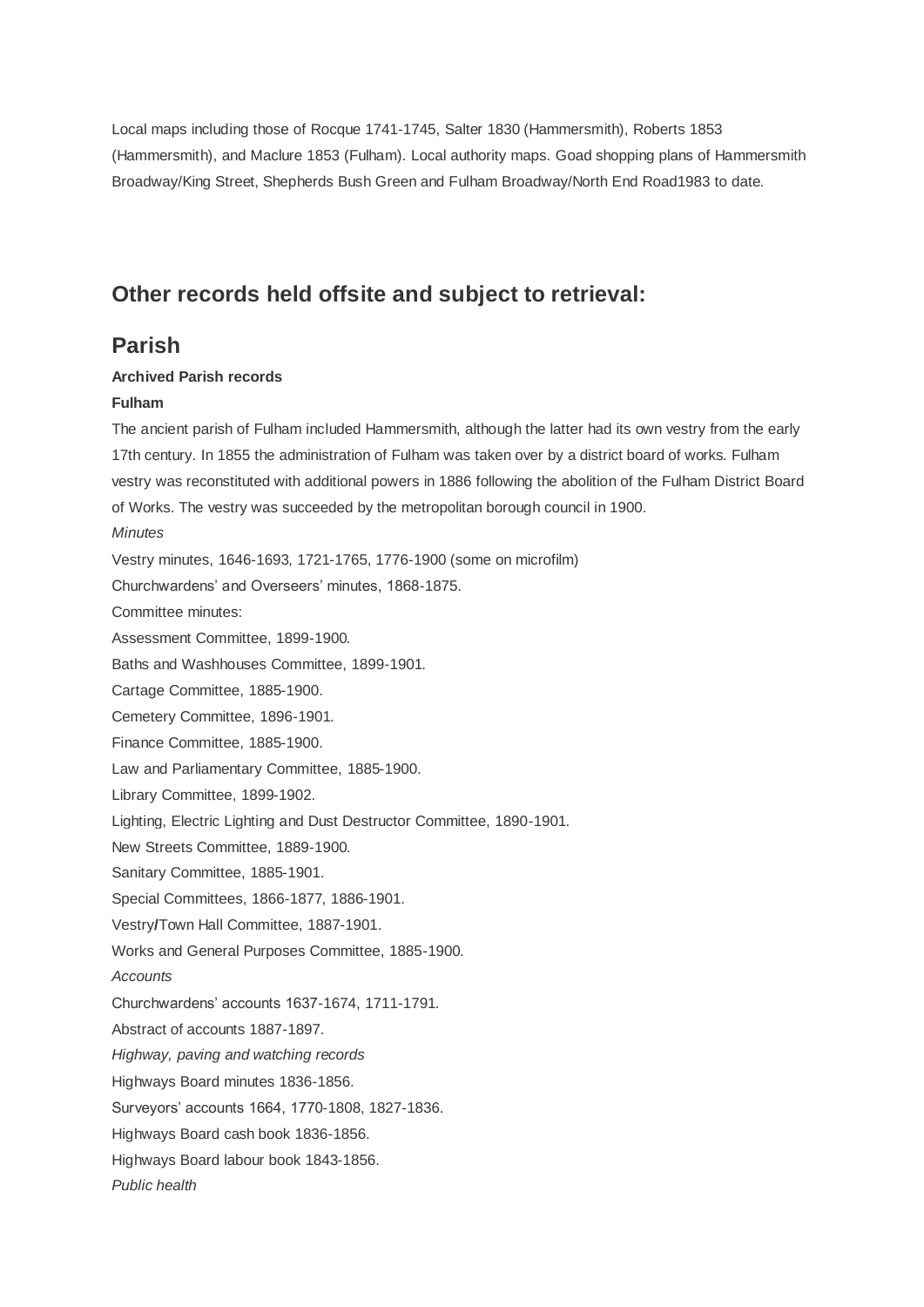Drainage applications and plans 1886-1900. Register of infectious diseases 1890-1893. Returns of infant deaths 1876-1891. *Surveyor's records* Case files and plans 1886-1900. Returns of street renumbering 1881-1891. *Rates and valuations* Rate assessments and valuation lists 1625-1675 (gaps), 1712-1900 (some assessments appear in Vestry minutes, Churchwardens' accounts, Overseers' accounts and Highway Surveyors' accounts). Terrier of lands and inventory of funds belonging to the parish 1839. *Fulham Burial Board* Taken over by Fulham Vestry in 1896. Minutes 1863-1896. *Fulham Commissioners for Public Libraries and Museums* Taken over by Fulham Vestry in 1899. Accessions book, Fulham Public Library 1887-1890.

### **Hammersmith**

Hammersmith was part of the ancient parish of Fulham until 1834 although the Hammersmith side of the parish had its own vestry from the early 17th century. In 1855 the administration of Hammersmith, together with Fulham, was taken over by a district board of works. Hammersmith vestry was reconstituted with additional powers in 1886 following the abolition of the Fulham District Board of Works. The vestry was succeeded by the metropolitan borough council in 1900.

*Minutes* Vestry minutes 1730-1900 (some on microfilm) Committee minutes Assessments Committee 1899-1900. Cartage Committee 1886-1900. Cemetery Committee 1896-1900. Electric Lighting Committee 1896-1900. Finance Committee 1886-1900. General and Sanitary Committee, later Public Health Committee 1886-1900. Law and Parliamentary Committee 1886-1900. Letting Committee 1892-1898. Public Library Committee 1896-1900. Special Committees 1886-1900. Town Hall Committee 1898-1900. Works Committee 1886-1900. Other Committees 1828-1891. *Accounts* Churchwardens' accounts 1656-1715, 1773-1892.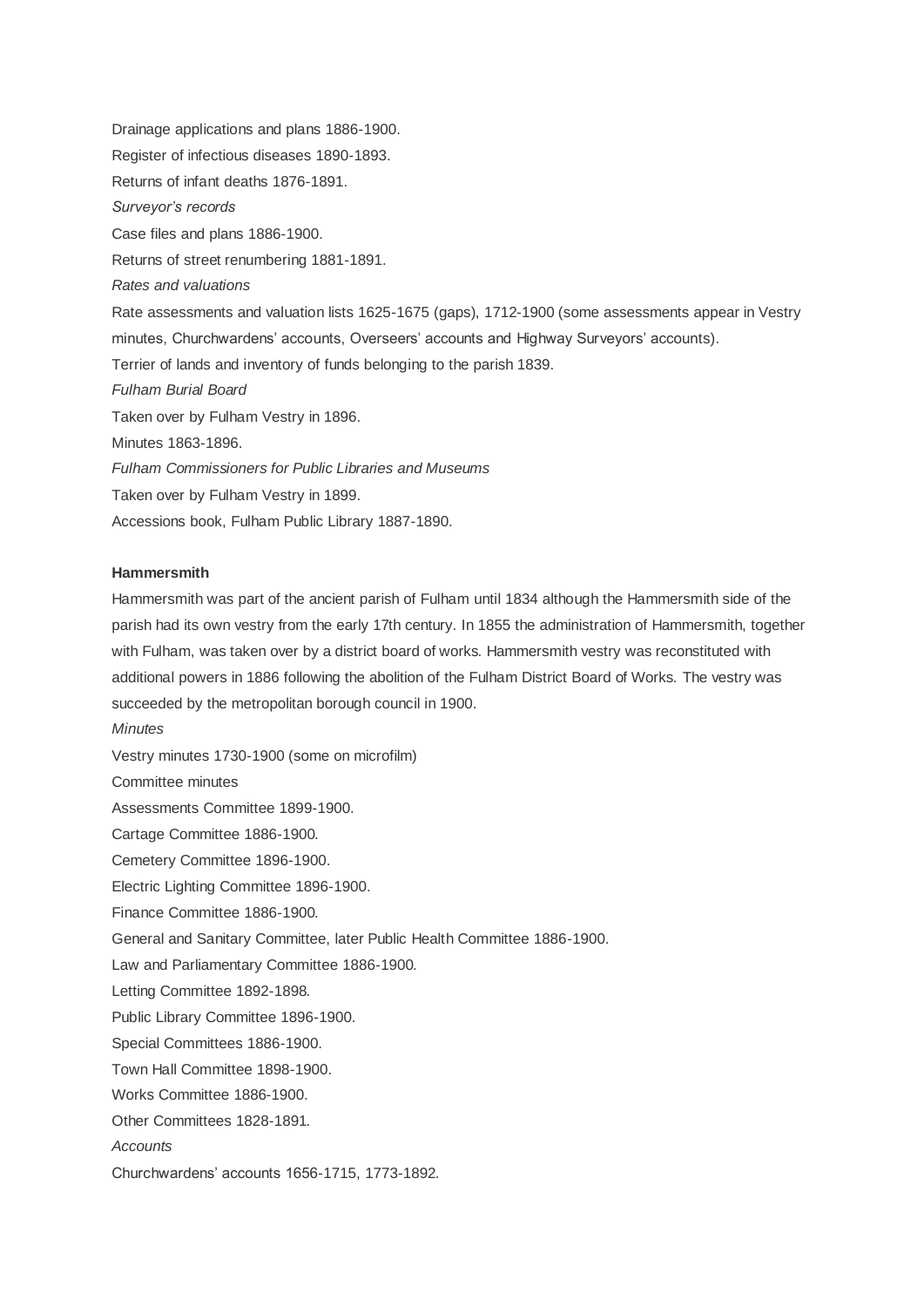*Highway, lighting and watching records* Highways Board minutes 1836-1855. Highways Surveyors' accounts 1822-1856. Lighting Inspectors' minutes 1843-1856. *Public health records* Medical Officer of Health reports 1887-1900. Drainage applications and plans 1886-1900. Returns of infant deaths 1871-1894. *Surveyor's records* New streets letter books 1886-1900. Plans 1886-1900. Deposited plans; railways and tramways 1886-1900. *Rating records* Rate assessments and valuation lists 1773-1900. *Hammersmith Burial Board* Taken over by Hammersmith Vestry in 1896. Minutes 1863-1896. *Hammersmith Public Libraries and Museums Commissioners* Taken over by Hammersmith Vestry in 1896. Minutes 1888-1896. Letter books 1888-1900.

# **Board of Works**

**Fulham District : The district board of works covered the parishes of Fulham and Hammersmith and was in operation from 1855 to 1886.**  *Minutes* Board minutes 1855-1886. Committee minutes: Bye-laws and Parliamentary Committee 1859-1862. Cartage Committee 1875-1886. Finance Committee 1856-1886. Fulham General Purposes Committee (also known as the Fulham Committee) 1866-1871. Fulham Sanitary Committee 1866-1868. General Purposes Committee 1858-1866, 1869-1870. Hammersmith General Purposes Committee (also known as District Committee and the Hammersmith Committee) 1866-1871. General and Sanitary Committee 1874-1886. Hammersmith Sanitary Committee 1866-1868. Law and Parliamentary Committee 1874-1886. Lighting and General Purposes Committee 1856-1858.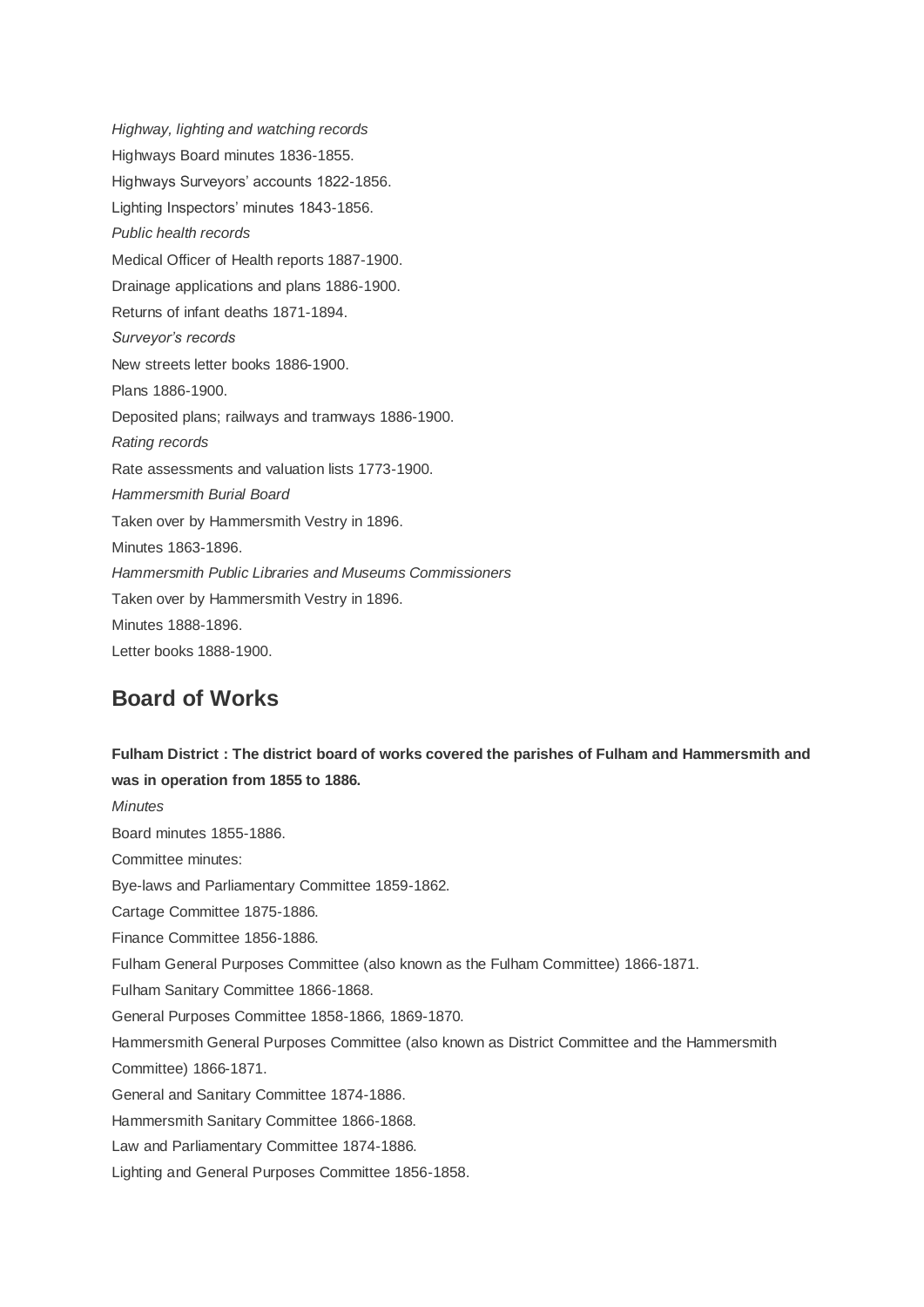Parliamentary Committee 1862-1864. Sanitary Committee 1861-1866. Sanitary and Nuisance Removal Committee 1856-1859. Sanitary and Sewers Committee 1859-1860. Sanitary, Sewers, Main Drainage and Embankment Committee 1860-1861. Sewers Committee 1856-1859. Special and Emergency Committees 1856-1887. Works Committee 1874-1886. *Public health records* Medical Officer of Health annual reports 1857-1886. Drainage applications and plans 1860-1886. *Surveyor's Department* New streets records 1860-1886. Paving apportionments 1864-1885. Case files 1859-1886. Deposited plans; railways and tramways 1861-1885.

# **Metropolitan Borough**

# **Archived Local Authority Records for Metropolitan Borough Fulham Metropolitan Borough** *Minutes* Council minutes 1900-1964. Committee minutes: Accident Prevention Committee 1946-1965. Air Raid Precautions Committee 1936-1939. Assessment Committee 1900**-**1950. Cartage Committee 1900-1907. Children's Safety Committee 1936-1946. Civil Defence Committee 1941-1945, 1949-1961. Civil Defence Emergency Committee 1939-1940. Civic Recreation Committee 1951-1965. Committees of Council and Special Committees 1919-1928. Distress Committee 1905-1915. Electricity and Lighting Committee 1907-1949. Establishment Committee 1901-1965. Expenditure Special Committee 1923, 1931-1934. Finance Committee 1901-1965. General Emergency Committee 1939. Grading Advisory Committee 1924-1934. Housing Committee 1920, 1924-1965.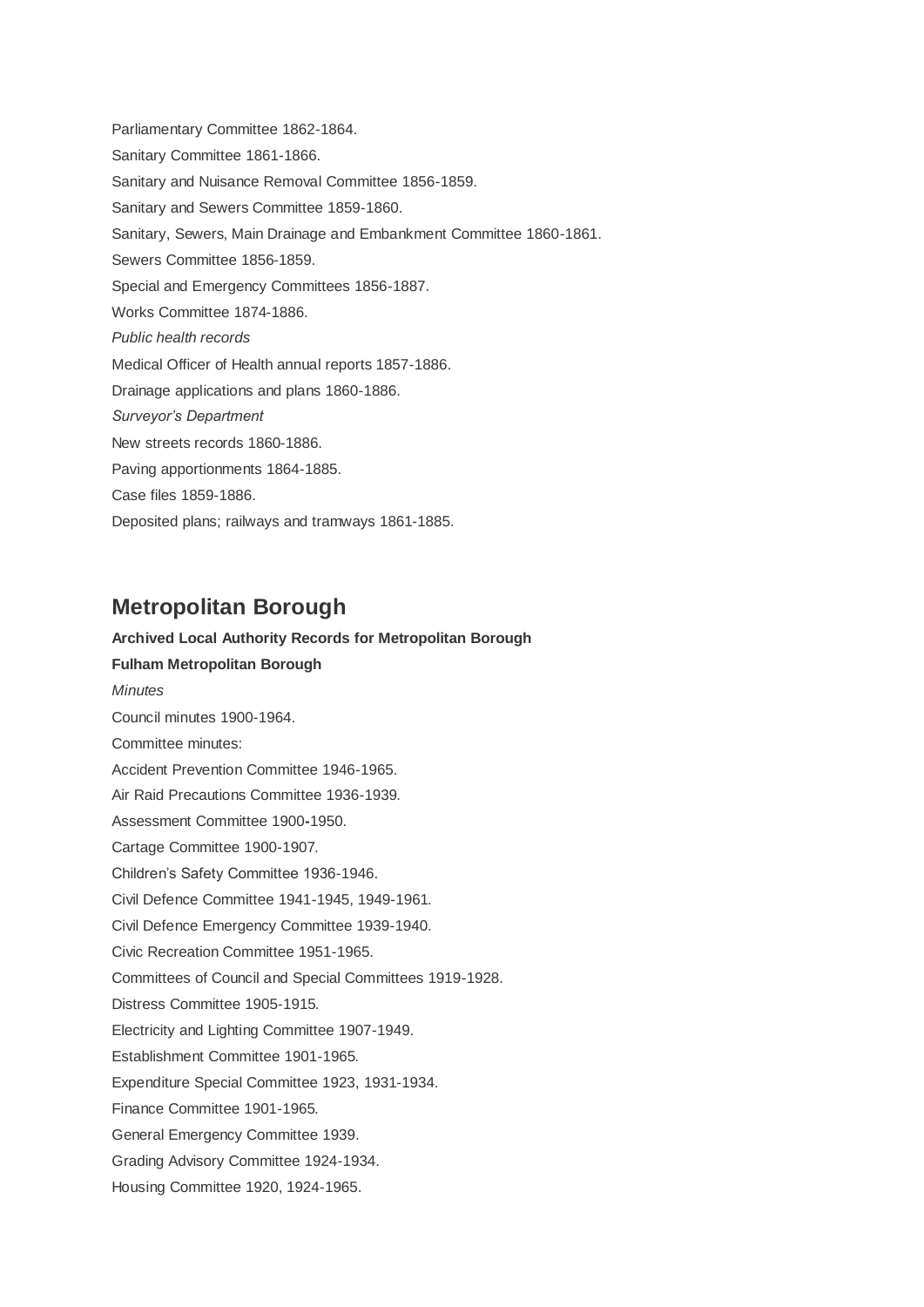Joint Advisory Committee of Metropolitan Boroughs of Fulham and Hammersmith 1963-1964. Joint Works Committee 1949-1965. Law and Parliamentary Committee 1902-1964.

Maternity and Child Welfare Committee and related committees 1918-1948.

Planning Committee 1962-1964.

Post-War Committee and Sub-committee 1943-1944.

Public Health Committee 1902-1965.

Public Libraries Committee 1903-1965.

Public Shelters Committee 1940-1943.

Staff Committee 1935-1965.

Wages Advisory Committee 1920-1923.

War Damage Committee 1944-1947.

War Emergency Committee 1940-1941.

Welfare Committee 1963-1965.

Works Committee later Works and Highways Committee 1900-1965.

*Civil Defence records*

Air Raid incidents register 1940-1945.

*Clerk's Department*

Lillie Ward Committee for the Prevention and Relief of Distress: minutes and accounts 1914-1915.

*Engineer and Surveyor's Department*

War damaged property files and index 1940s.

*Public health records*

Baby clinic cards 1930s-1940s.

Drainage applications and plans 1900-1965.

Public libraries records 1900-1965.

*Shipping records*

SS Fulham ledgers 1938-1947 [colliers supplying Fulham Power Station].

Treasurer's Department records 1900-1965.

Ratebooks and valuation lists 1900-1964.

#### **Hammersmith Metropolitan Borough**

*Minutes*

Council minutes 1900-1964.

Committee minutes

Accounts Committee 1922-1929.

Air Raid Precautions Committee 1937-1939.

Allotments Committee 1920-1945.

Assessments Committee 1910-1920.

Baths and Washhouses Committee, later Baths Committee, 1903-1945.

Cartage, Cemetery and Town Hall Committee 1902-1921.

Civil Defence Committee 1940-1945.

Community Recreation Committee, 1938-1945.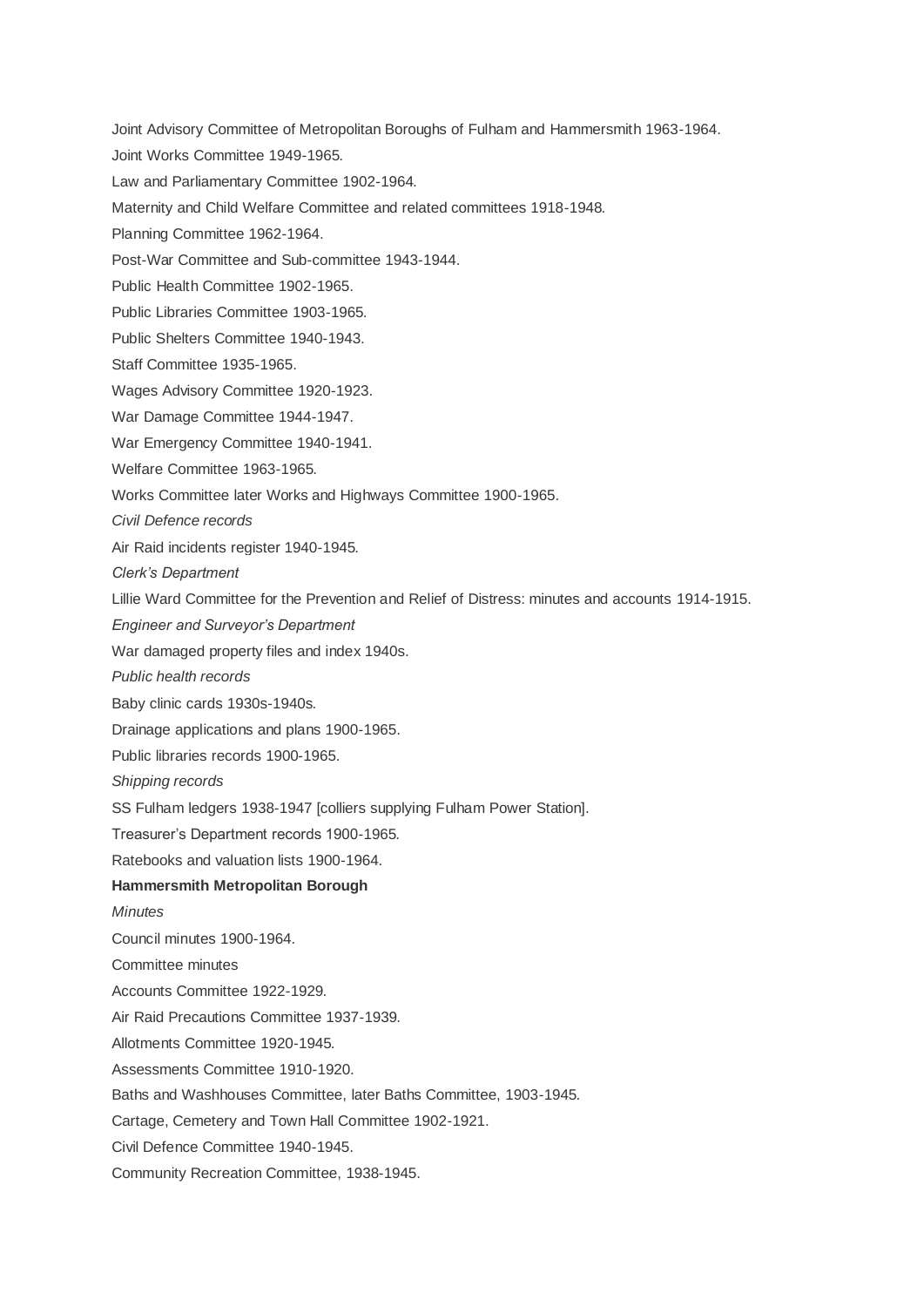- Council and Electricity Department Joint Works Committee 1938-1947.
- Council Employees Joint Committee 1947-1955.
- Council and Staff Joint Committee 1922-1948.
- Distress Committee 1906-1915.
- Electricity Committee 1913-1945.
- Electricity and Lighting Committee 1900-1912.
- Emergency Committee 1939-1940.
- Establishment Committee 1921-1929.
- Executive Committee 1939, 1941-1943.
- Executive and Civil Defence Committee 1940-1941.
- Finance Committee 1900-1945.
- General Purposes Committee later Finance and General Purposes Committee, 1900-1902, 1915-1945.
- Hammersmith Children's Safety Committee 1936-1943.
- Hammersmith Old People's Welfare Association 1950-1960.
- Hammersmith Savings Committee 1962-1964.
- Housing Improvements and Developments Committee, 1918-1945.
- Law and Parliamentary Committee 1900-1929.
- Libraries Committee, later Public Libraries Committee, 1900-1945.
- Maternity and Child Welfare Committee 1918-1945.
- Public Health Committee 1900-1945.
- Salaries and Wages Committee 1917-1921.
- Special Committees 1900-1947.
- Special Emergency Committee 1938.
- Special Purposes Committee 1902-1921.
- Town Hall Committee 1936-1945.
- Valuation later Valuation and Rating Committee 1901-1916.
- Works Committee 1900-1921.
- Works, Cartage and Cemetery Committee later Works, Parks and Cemetery Committee 1921-1945.
- *Civil Defence records*
- Air Raid Incidents register 1940-1945.
- Subject files 1935-1945.
- *Clerk's Department*
- Committee papers and files c1900-1965.
- Golden Book of Hammersmith 1907-1965.
- Contracts 1924-1940.
- Letter books and other records c1900-1965.
- *Engineer and Surveyor's Department*
- Case files and plans c1900-1940s.
- Drainage applications and plans 1900-1965.
- *Public health records*
- Compulsory purchase order files 1936-1951.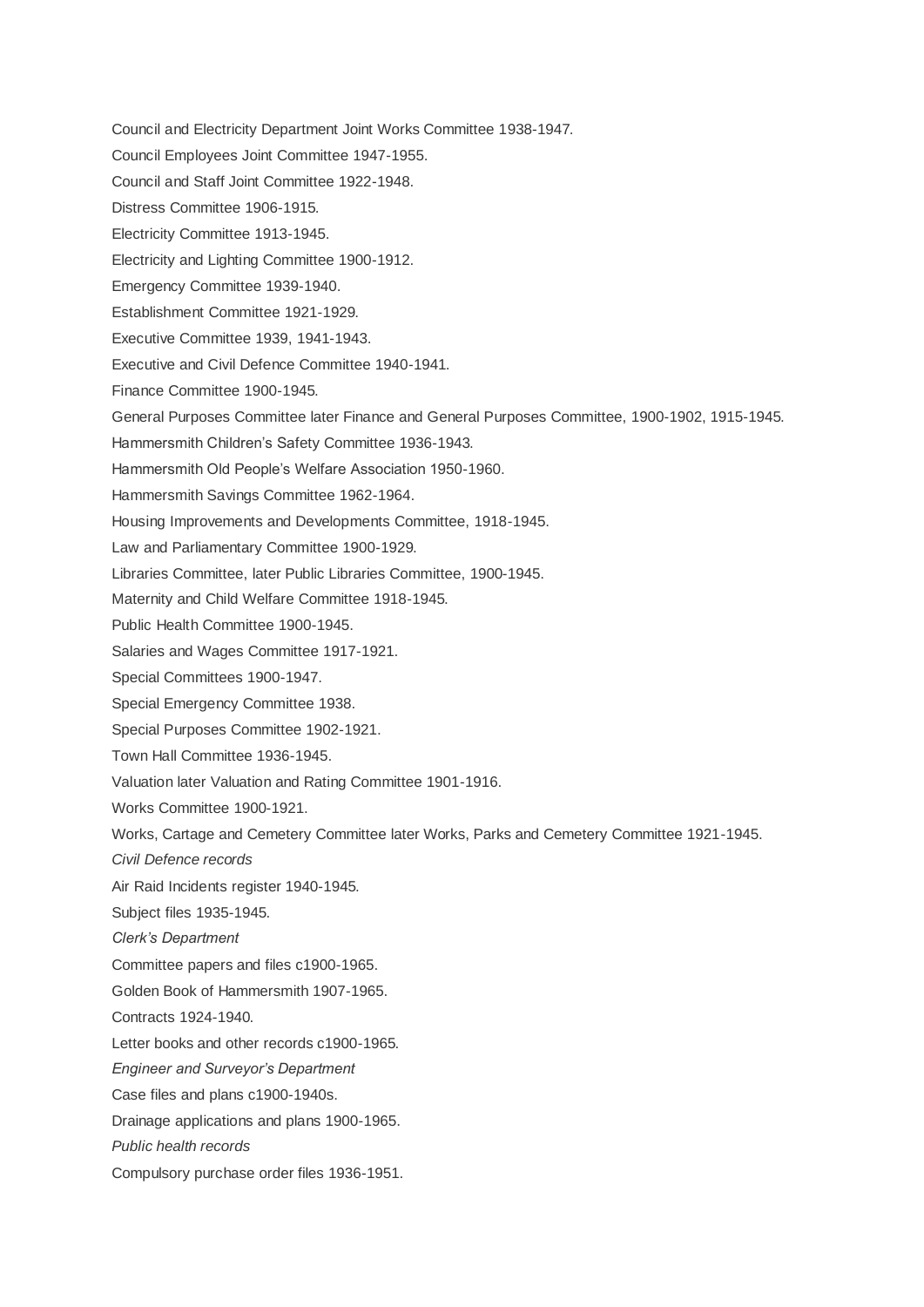Hammersmith Old People's Welfare Association records 1950-1956. Slum clearance files 1930-1952. Ratebooks and valuation lists 1900-1964.

# **London Borough**

## **London Borough of Hammersmith/London Borough of Hammersmith and Fulham**

*Minutes* Council minutes 1964 to date. Committee minutes 1964 to date. Amalgamation of Metropolitan Boroughs of Fulham and Hammersmith records 1963-1965. *Environmental Health Department* Drainage applications and plans 1964-1986.

# **Local Records of Central Government**

## **Civil registration**

Hammersmith Registration District: Marriage Notice Books 1915-1962 **Inland Revenue** Duties on land values [Domesday Survey] 1911. Volumes covering Metropolitan Boroughs of Fulham and Hammersmith. Surveyors' notebooks and valuation lists, 1929-1956.

# **Records of Religious Organisations**

**Archived records of Religious Organisations Benedictine Convent, Hammersmith Road, Hammersmith** Deeds 1799-1866. **Convent of the Institute of the Blessed Virgin Mary, Hammersmith Road , Hammersmith** Deeds and other records 1672-1792. **Convent de Notre Dame de Bons Secours de Troyes in London, Upper Park Road, Haverstock Hill, Hampstead** Accounts 1872-1905.

# **Records of Almshouses**

**Archived records of almshouses in the borough Dr Iles' Almshouses, Brook Green, Hammersmith** Minutes 1675-1903 Accounts 1671-1913 Deeds and correspondence 1634-1936 **Elizabethan Almshouse Charity, Wickham House, Putney Hill, Wandsworth** Minutes 1963-1981 **Fulham Waste Land and Lygon Almshouses, Fulham Palace Road , Fulham** Minutes 1907-1973.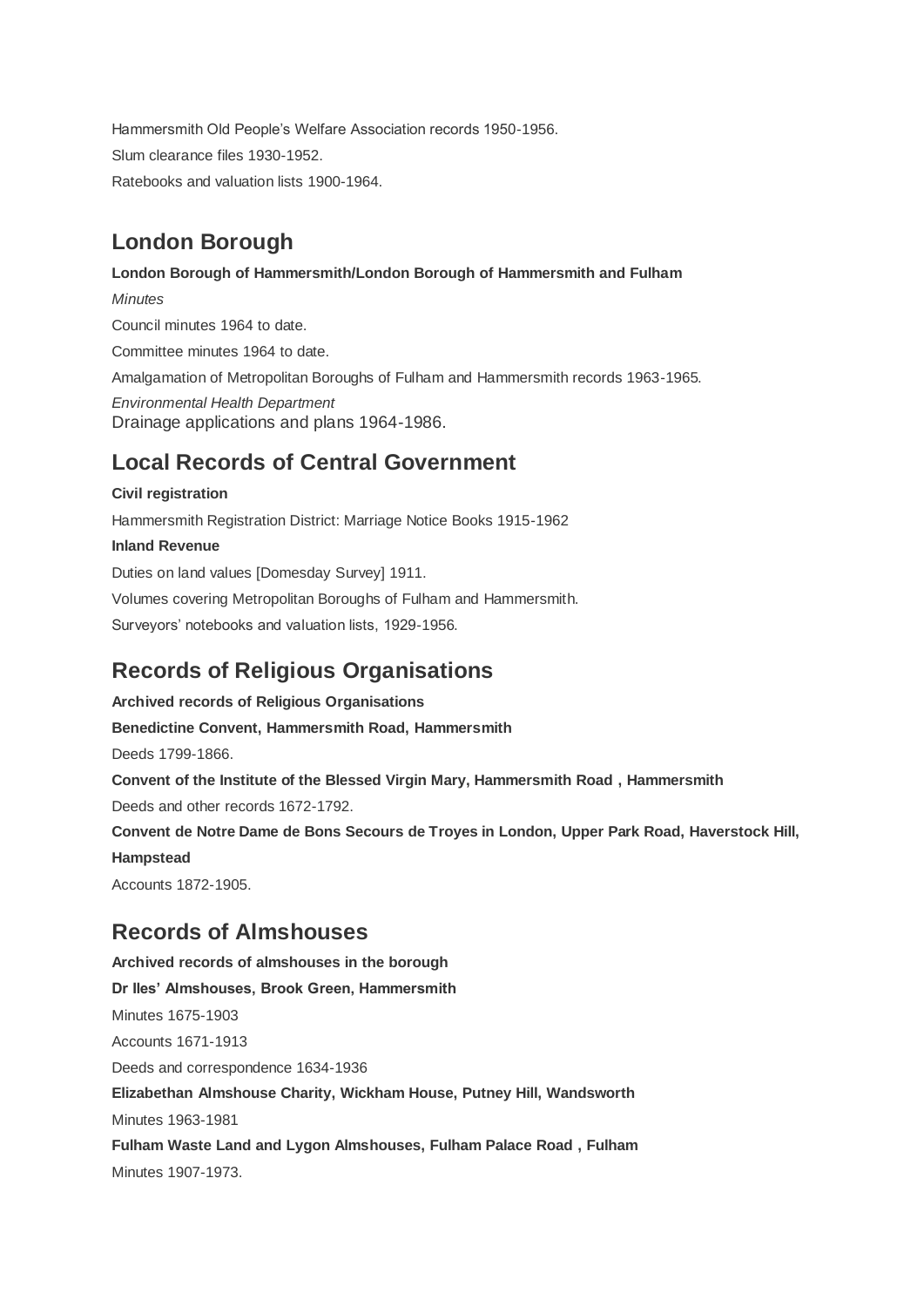Accounts 1897-1971. Deeds and correspondence 1825-1939. **Hammersmith Waste Lands Almshouses, Becklow Road, Hammersmith** Minutes and accounts 1810-1823. **Sir William Powell Almshouses, Burlington Road, later Church Gate, Fulham** Minutes 1865-1935. Deeds 1729-1974. Accounts and papers 1872-1967. **William Smith's Almshouses, Waterloo Street, Hammersmith** Deeds and correspondence 1859-1936 Page last updated: 01/09/2009

# **Records of Military and Armed Bodies**

**Archived records of Military and Armed Bodies Hammersmith Armed or Volunteer Association** Printed notice 1798. Committee minutes 1803. **Home Guard** Log book, Battalion Orderly Officer, Fulham 1944. Photograph album, Hammersmith Civil Defence Warders' Service, 1945.

# **Records of Associations Clubs and Societies**

**Archives of records of Associations, Clubs and Societies 3rd Fulham (St Peter's) Boy Scouts, 159 Munster Road, Fulham** Minutes 1914-1919 **6th Fulham Girl Guides, Church Hall, Chesilton Road , Fulham.** Log book 1924-1966. **7th Fulham ( Christ Church ) Boy Scouts, Studdridge Street , Fulham**  Minutes, correspondence and papers 1910-1969. **10th Fulham (St Andrew's) Boy Scouts, May Street, Fulham** Programmes, certificates, artefacts 1948-1957 **20th Fulham (The Mohicans) Boy Scouts, Dawes Road (1919-1939), Eustace Road (1939-1947), Walham Grove Methodist Church (1947-1963), 259 Lillie Road (from 1963, Fulham** Minutes, newsletters, photographs c1919-1979 **27th Fulham (St Etheldreda's) Boy Scouts, Cloncurry road, Fulham** Newsletters 1988-1992 **Anti-Common Market League and Federation of Anti-Common Market Groups, 52 Fulham High Street , Fulham** Correspondence and papers 1972-1985.

**Barons Court Constituency Labour Party, Hammersmith Town Hall , King Street , Hammersmith**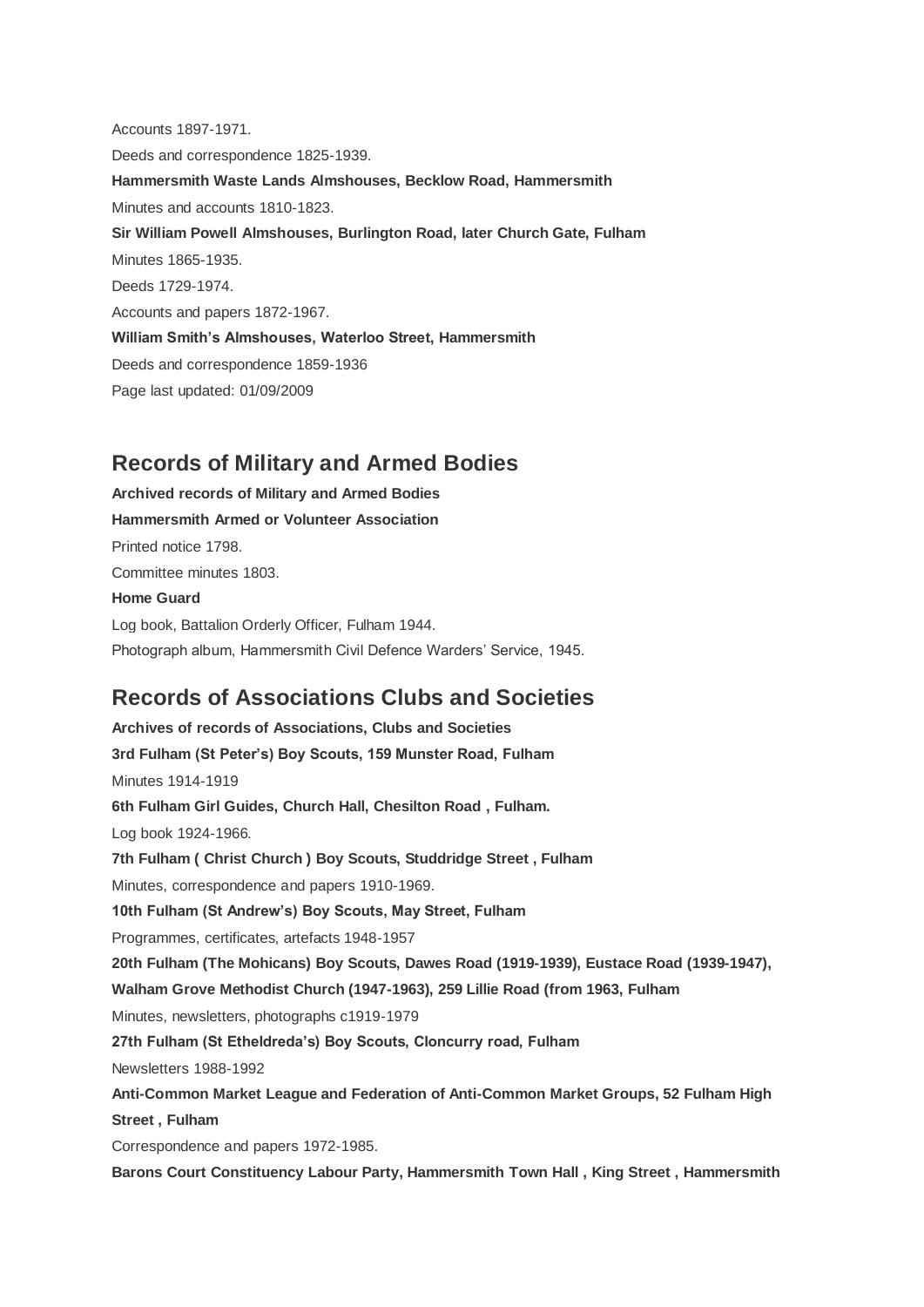Minutes, accounts and papers 1950-1970.

**Bishop Creighton House, 378 Lillie Road , Fulham**

Minutes, reports, correspondence and papers c1908-1970.

**Broadway Church Men's Sick Benefit Society (1905-1938), Broadway Congregational Friendly** 

**Society (from 1938), Brook Green Road , (renamed) 204 Shepherds Bush Road , Hammersmith** Minutes, reports, accounts 1905-1970.

**Chelsea Conservative and Constitutional Union (Hammersmith Branch), Ravenscourt Villa,** 

**Ravenscourt Square , Hammersmith**

Minutes 1869-1873.

**Community Forum for Hammersmith and Fulham, 210 Munster Road , Fulham**

Minutes 1974-1987.

**Dr Edwards' and Bishop King's Charity, Fulham and Hammersmith**

Minutes 1804-1976

Accounts 1801-1977

**Fulham Bowling Club, Bishops Park , Fulham**

Minutes and membership register 1909-1952.

**Fulham Conservative Club, 2-6 Shorrolds Road, Fulham**

Rules and annual report 1902-1904

**Fulham District Scouts**

Minutes, reports, correspondence 1909-2005

**Fulham Drama Association**

Minutes 1953-1956.

**Fulham Field Club and Literary and Scientific Society, 635 Fulham Road , Fulham**

Minutes and accounts, 1904-1905.

**Fulham Gramophone Society, Central Library, 598 Fulham Road , Fulham**

Minutes and correspondence 1945-1958.

**Fulham Group of the Campaign for Nuclear Disarmament, 23 Colehill Lane , Fulham**

Correspondence, circulars and papers 1960-1966.

**Fulham Housing Improvement Society, 378 Lillie Road , Fulham (1927-1930), 91 Dawes Road ,** 

**Fulham (1930-1968)**

Minutes, reports, accounts and papers, 1927-1968.

**Fulham Jubilee Celebration Committee, Mission Hall, Parsons Green, Fulham**

Minutes 1887.

**Fulham Palace Meadow Allotments Association, Bishops Park , Fulham**

Minutes 1948-1983.

**Fulham Philanthropic Society**

Minutes 1935-1976.

**Fulham Primitive Methodist Slate Club (to 1906), Fulham Primitive Methodist Sick and Provident** 

**Society (from 1906), Wandsworth Bridge Road , Fulham**

Membership forms 1893-1940.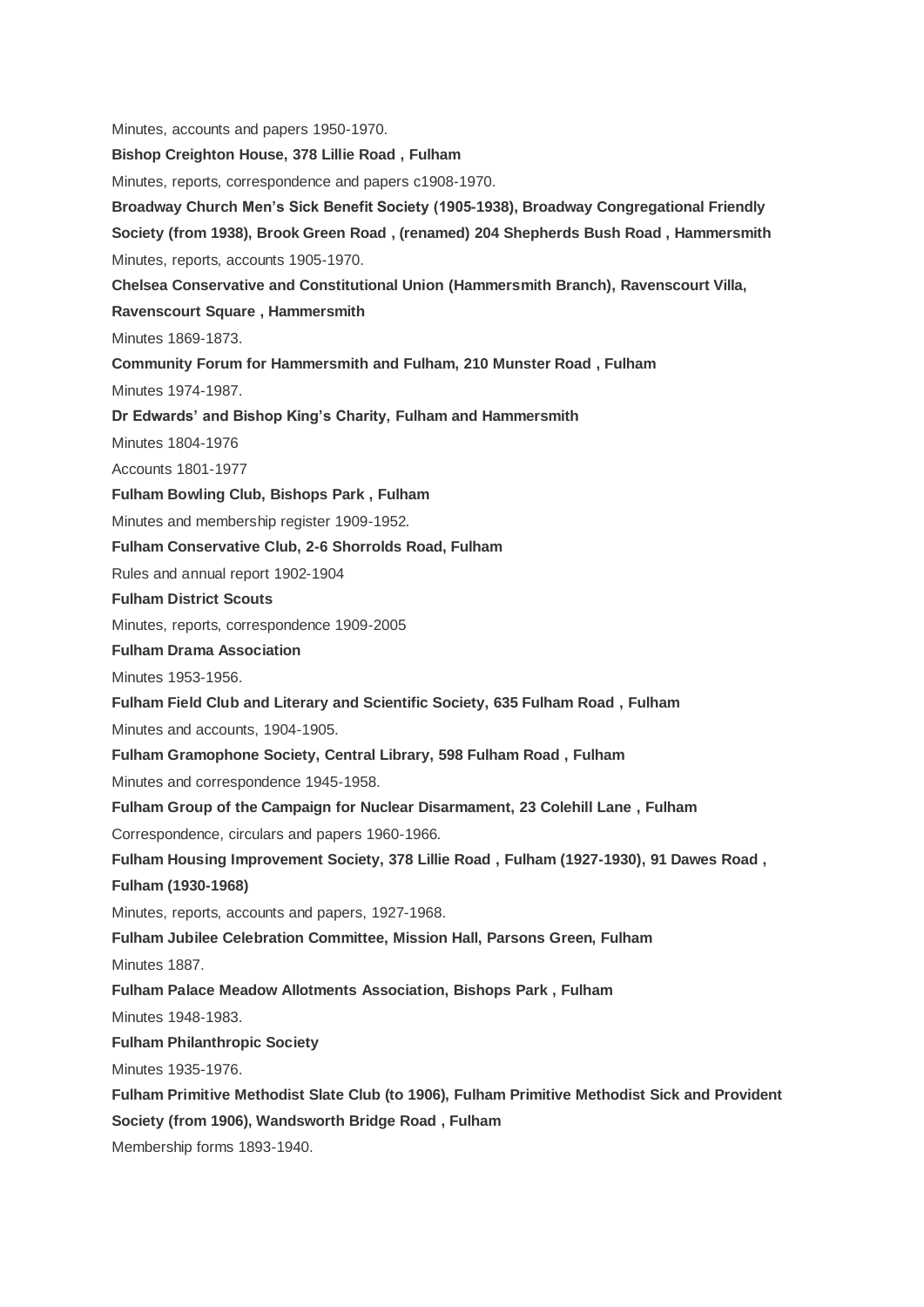**Fulham Ratepayers' Association (1935-1964), Fulham and Hammersmith Ratepayers' Association (1964-1986)** Minutes, accounts, papers 1935-1986. **Fulham Society, 8 Edenhurst Avenue , Fulham** Minutes and newsletters 1971-1977. **Fulham and South Kensington Young Men's Christian Association, 641-643 Fulham Road, Fulham** Minutes 1976-1989. Reports, correspondence and papers 1946-2000. **Fulham United Charities** Minutes, accounts, correspondence1786-2000. **Greek Cypriot Association of Fulham and Hammersmith, 2 Royal Parade, Dawes Road , Fulham** Minutes and correspondence 1971-1990. **Hammersmith Allotment and Gardens Association** Minutes, accounts, programmes, photographs 1963-1987. **Hammersmith Film Society, Hammersmith Town Hall , King Street , Hammersmith** Accounts 1949-1959. **Hammersmith and Fulham Historic Buildings Group** Correspondence files 1987-1998. Photographic survey of borough 1995. **Hammersmith and Fulham Trades Council, 190 Shepherds Bush Road , Hammersmith** Minutes 1988-1996. **Hammersmith Society** Minutes, correspondence and subject files 1962-c1988. **Hammersmith Club Society, The Grove, Hammersmith** Report 1903 **Hammersmith Constitutional Club, 188 Hammersmith Road, Hammersmith** Rules, reports and correspondence 1904-1913 **Hammersmith United Charities** Minutes 1923-1990 Accounts 1927-1985 **Hampshire House Trust, Hampshire Hog Lane , Hammersmith** Minutes, reports and correspondence 1905-1952. 'Parliament' correspondence 1907-1951. Photographic Society minutes and prints 1919-1951. **International Personnel, Shepherds Bush, Hammersmith** Minutes, reports, correspondence and papers, 1970-1975 **John Betts' Pension Charity** Accounts 1861-1955 Deeds 1849-1950 **John Brown's Charity** Minutes and accounts 1835-1904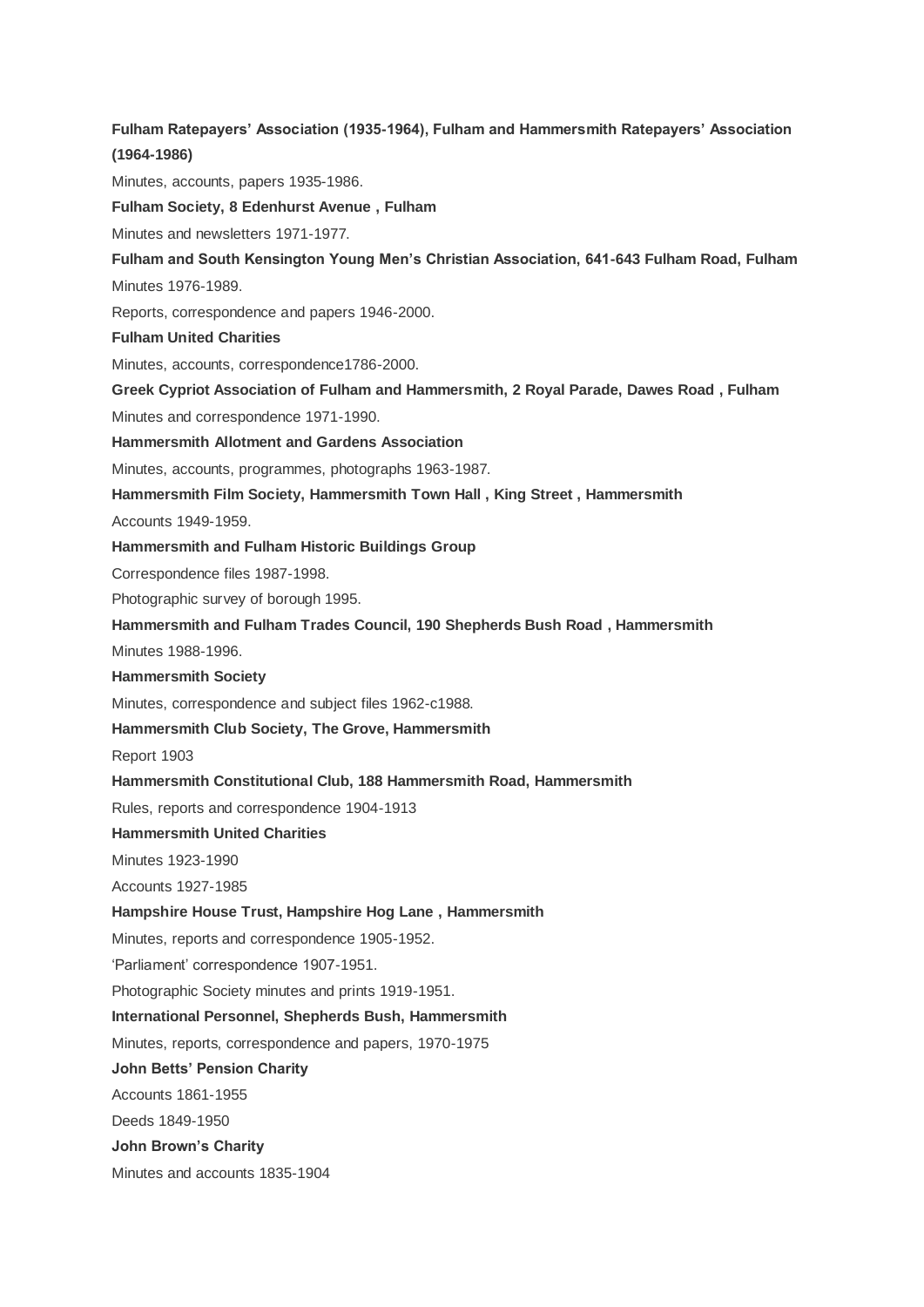**London Corinthian Sailing Club, Lower Mall, Hammersmith**

Minutes 1894-1940.

Attendance book 1896-1903.

#### **Munster Park Cycling Club, Wesleyan Schoolroom, Chesilton Road , Fulham**

Minutes, accounts and programmes 1901-1934.

**Peterborough Benevolent Society, Fulham**

Minutes 1853-1962.

Reports 1835-1938.

Accounts 1893-1968.

Other records 1833-1968.

**Postmen's Federation: Hammersmith Branch (to 1920), Union of Post Office Workers:** 

**Hammersmith Branch (from 1920)**

Minutes 1909-1917, 1935-1954.

Accounts 1939-1949.

**Rose of England Lodge of the Independent Order of Oddfellows of the Manchester Unity, Pimlico,** 

#### **Westminster**

Minutes 1839-1919

Accounts 1846-1860

**Sir Nicholas Crispe's Charity**

Accounts 1820-1904

**South West London Auxiliary Sunday School Union**

Minutes 1922-1929

**Shepherds Bush Local History Society**

Illustrative material, lecture notes, reminiscences, 20thc.

**Shepherds Bush Philanthropic Society, 163 Goldhawk Road , Hammersmith**

Minutes 1952-1966.

Reports 1910-1926.

**Sir Oswald Stoll Foundation, 446 Fulham Road , Fulham** 

Correspondence, tenants' files, accounts c1920-1985.

**South Hammersmith Divisional Labour Party, 80 Dalling Road , Hammersmith**

Minutes 1939-1954.

**Tasso Tabernacle Sick and Provident Society (1904-1939), Tasso Tabernacle Friendly Society (1939-**

**1984), 181 Greyhound Road , Fulham**

Minutes1927-1983.

Cuttings 1948-1984.

**West London Medico-Chirurgical Society, West London Hospital , Hammersmith Road ,** 

**Hammersmith**

Minutes, transactions and correspondence 1884-1958.

**West London District of the Independent Order of Oddfellows of the Manchester Unity, 186** 

**Hammersmith Road, Hammersmith**

Reports and magazines, 1850-1938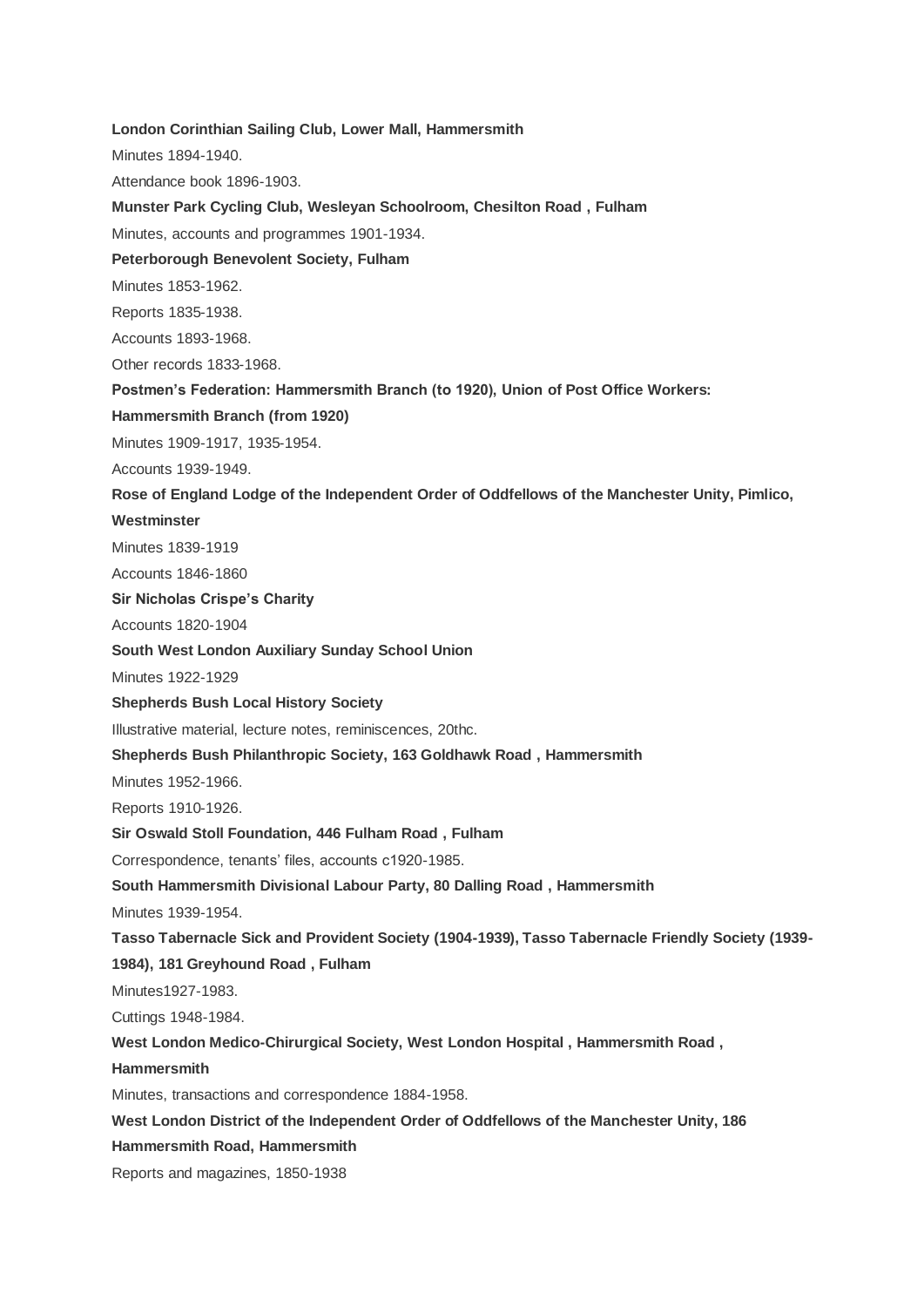**West London Philanthropic Society, Hammersmith**

Minutes and accounts 1932-1963

# **Records of Theatres and Cinemas**

**Records of theatres and cinemas in Hammersmith & Fulham King's Theatre, Hammersmith Road, Hammersmith.** Plans 1901. Letter and cash books, including records of Wimbledon Theatre, Wimbledon and Marlborough Theatre, Holloway, 1901-1940

# **Records of Businesses**

**Archived records of businesses in the borough Belsham and Sons, 62 Shepherds Bush Road , Hammersmith** Printers. Ledgers, day books, wages books 1913-1976. **W S Bond, 21 & 22 Shepherds Bush Green, Hammersmith** Undertakers. Order books 1869-1976; account books 1872-1939. **John Burgess and Son, 1-3 Hythe Road , Willesden Junction, Hammersmith** Food manufacturers. Minutes, accounts and records 1887-1953. **Camerer Cuss, 186 Uxbridge Road , Shepherds Bush, Hammersmith** Watch and clock makers and jewellers. Stock ledgers 1904-1975; account books 1923-1971. **W Chapman and Sons, 36 Black Lion Lane , Hammersmith Builders** Account books c.1902-1940. **The Cotham Company, 92 Shaftesbury Road , Hammersmith**  Investors in cattle in Canada. Minutes, reports, accounts, correspondence 1877-1893. **Cromwell's Brewery, King Street, Hammersmith** Accounts 1818-1851. **T Crowther and Son, 282 North End Road , Fulham** Antique dealers. Sales and stock books 1938-1948. **G W Dray and Son, Drayton Paper Works, Sulivan Road , Fulham** Paper makers. Ledgers, cash books, journals, personnel records, 19th-20th centuries. **Fulham Pottery, 210 New Kings Road , Fulham** Ledgers, cash books, wages books, stock and sales books, letter books, correspondence, price lists 1865- 1969.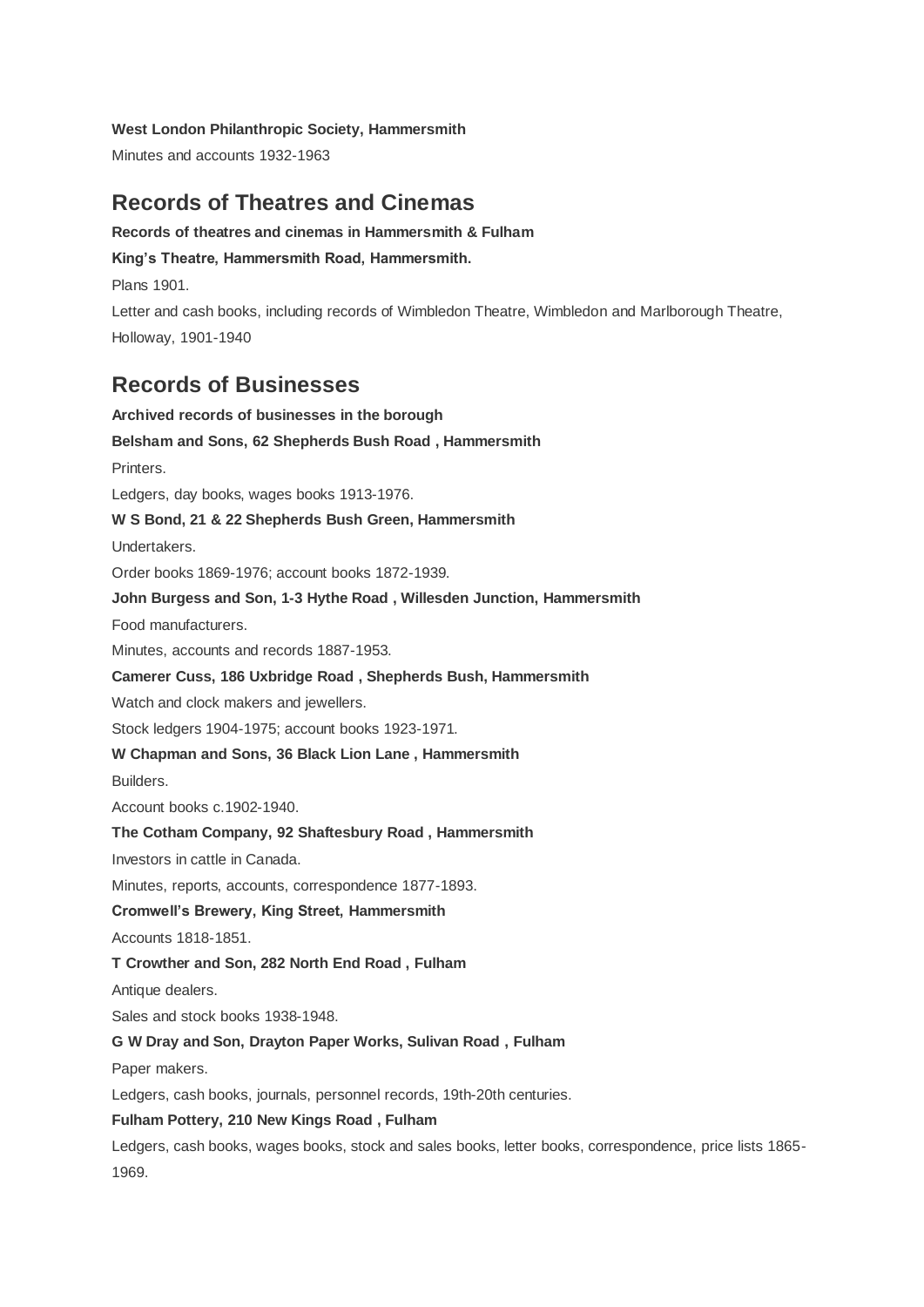### **Gillingham and Company, 365 Fulham Palace Road , Fulham**

Shoe makers and retailers.

Accounts 1922-1987.

**W Godfrey and Son, 281 Wandsworth Bridge Road and 54 Inglethorpe Street , Fulham** Bakers.

Accounts 1923-1979; salaries' books 1957-1975.

**Greyhound Racing Association, 70 Pall Mall , London and White City Stadium, Wood Lane , Hammersmith**

Photographs of premises and events at White City Stadium, Stamford Bridge Stadium, Harringay Stadium, Playlands at Wood Lane, and GRA Kennels at Northaw, Hertfordshire, 1929-1970s.

Events books (non-racing) at White City Stadium, 1932-1970.

**Manbré Saccharine Company (1876-1919), Manbré Sugar and Malt Ltd (1919-1926), Manbré and Garton Ltd (1926-1977), Fulham Palace Road (1876-1896), Brandenburgh Road (1896-) renamed** 

## **(1919)Winslow Road, Fulham**.

Sugar manufacturers.

Deeds, 1829-20th century; technical papers, 20th century.

### **Morton and Waters, 310 King Street , Hammersmith**

Estate agents.

Ledgers, 1985-1989.

### **Mousell Brothers, 404-406 North End Road , Fulham**

Furniture removers.

Day books, accounts, inventories 1912-1947.

**Pope and Sons, 19 & 21 Bridge Road renamed (1912) Hammersmith Bridge Road, Hammersmith** Carriers.

Ledgers and day books, 1832-1923.

**S E Rosser (-1866), Rosser and Russell Ltd (1866-c1990), Northumberland Street , Charing Cross ,** 

**Westminster (-1874), Queens Wharf , Hammersmith (1874-c1990)**

Engineers.

Order book, 1854-1865; deeds and papers, 1857-c1955.

**R W Savage & Company, 317-325 Putney Bridge Road , Putney, Wandsworth**

Furniture removers.

Day books and accounts, 1942-1944.

**A Stiles and Sons, 37 & 39 Brook Green Road, renumbered 214 Shepherds Bush Road,** 

### **Hammersmith**

Picture frame makers.

Sales books and accounts, 1911-1963.

**White City Stadium Ltd, Wood Lane , Shepherds Bush, Hammersmith**

Stadium managers.

Events books, 1932-1970.

# **Illustrations**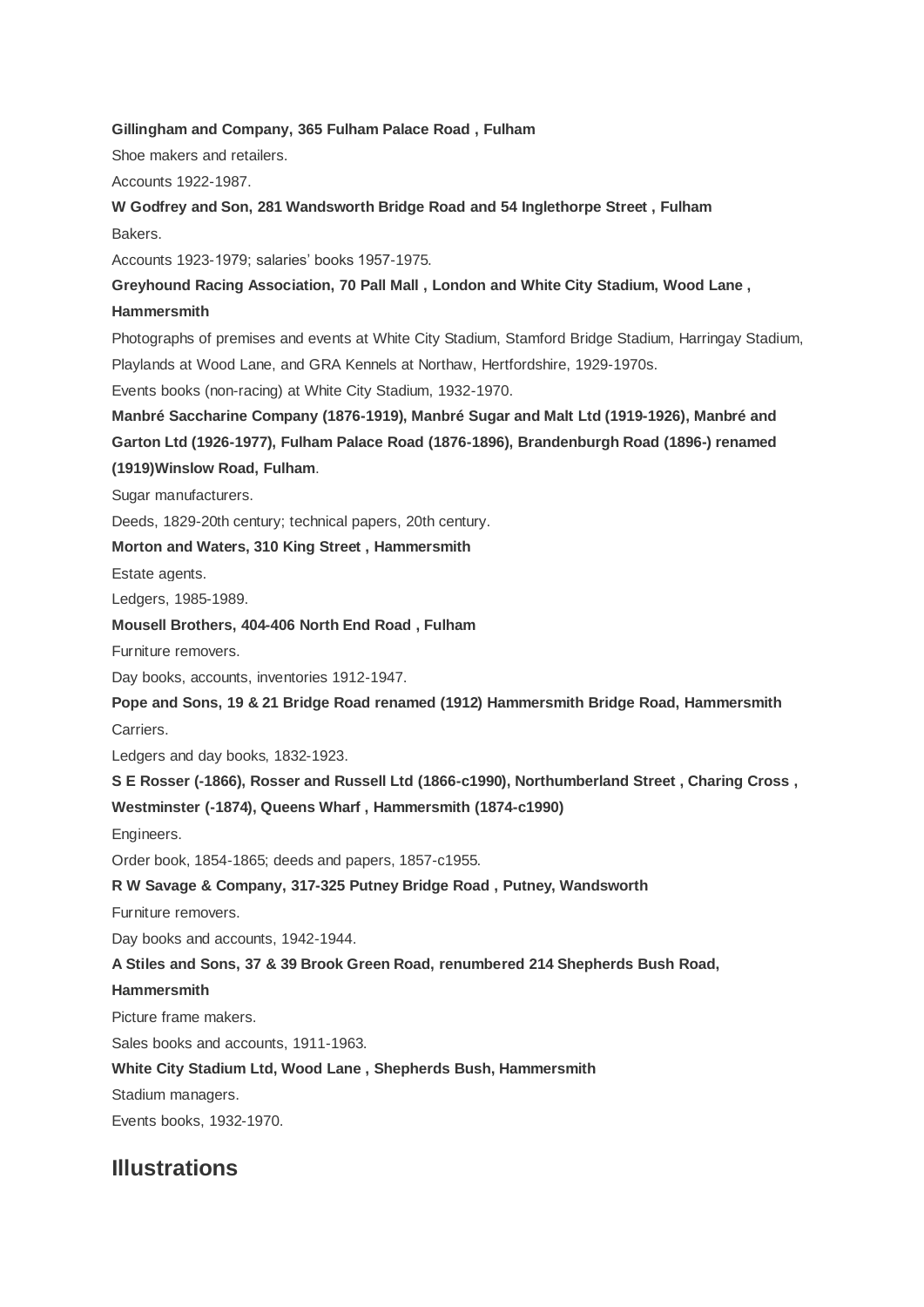**A number of illustrations are located offsite and include:**

- About 600 paintings and other illustrations of Fulham and Hammersmith. Most are local scenes but there are also some works by local artists.
- About 3,000 colour transparencies and 800 glass lantern slides. Copy negatives and prints made from many of these.

### **Special collections**

### **Cecil French Bequest**

53 pictures, including 25 works by Sir Edward Coley Burne-Jones and works by Lord Leighton, Sir Lawrence Alma-Tadema, G F Watts, J W Waterhouse, Albert Moore and others. The Bequest is on longterm loan to Leighton House Museum.

### **Samuel Martin Bequest**

Paintings, mainly local views, presented by Samuel Martin, Librarian of Hammersmith 1889-1919. Includes a number of paintings by Evacustes Phipson.

### **White City Exhibitions**

Large collection of photographs and postcards relating to the exhibitions held at the White City, 1908-1914.

## **Museum objects**

**Items are stored offsite and reflect the social history of the borough: commemorative material, examples of local manufacture, prizes awarded by schools and clubs, memorabilia, publicity material.**

## **Pottery collection**

Items made at the Fulham Pottery from 17th to 20th centuries; Martinware (some made at Fulham Pottery, but most made at Southall); tiles and a lustre vase by William De Morgan**,** Sands End Pottery.

# **Audiovisual items**

## **Small collection of gramophone and tape recordings, mostly music by local composers or recordings by local orchestras, bands and schools.**

Small collection of miscellaneous reel to reel films and videotapes of local events.

*No viewing equipment available.*

## **Special collections**

Oral history tapes produced by Hammersmith and Fulham Ethnic Communities Oral History Project, North Kensington Local History Project and White City Community History Project.

# **Family and Personal Papers and Records of Private Estates**

**Archived records of family and personal papers and records of private estates Christian Frederick Charles Alexander, Margrave of Brandenburgh, Anspach and Beyreuth (1736- 1806), Brandenburgh House, Fulham.** 

Will and codicil, 1793-1796.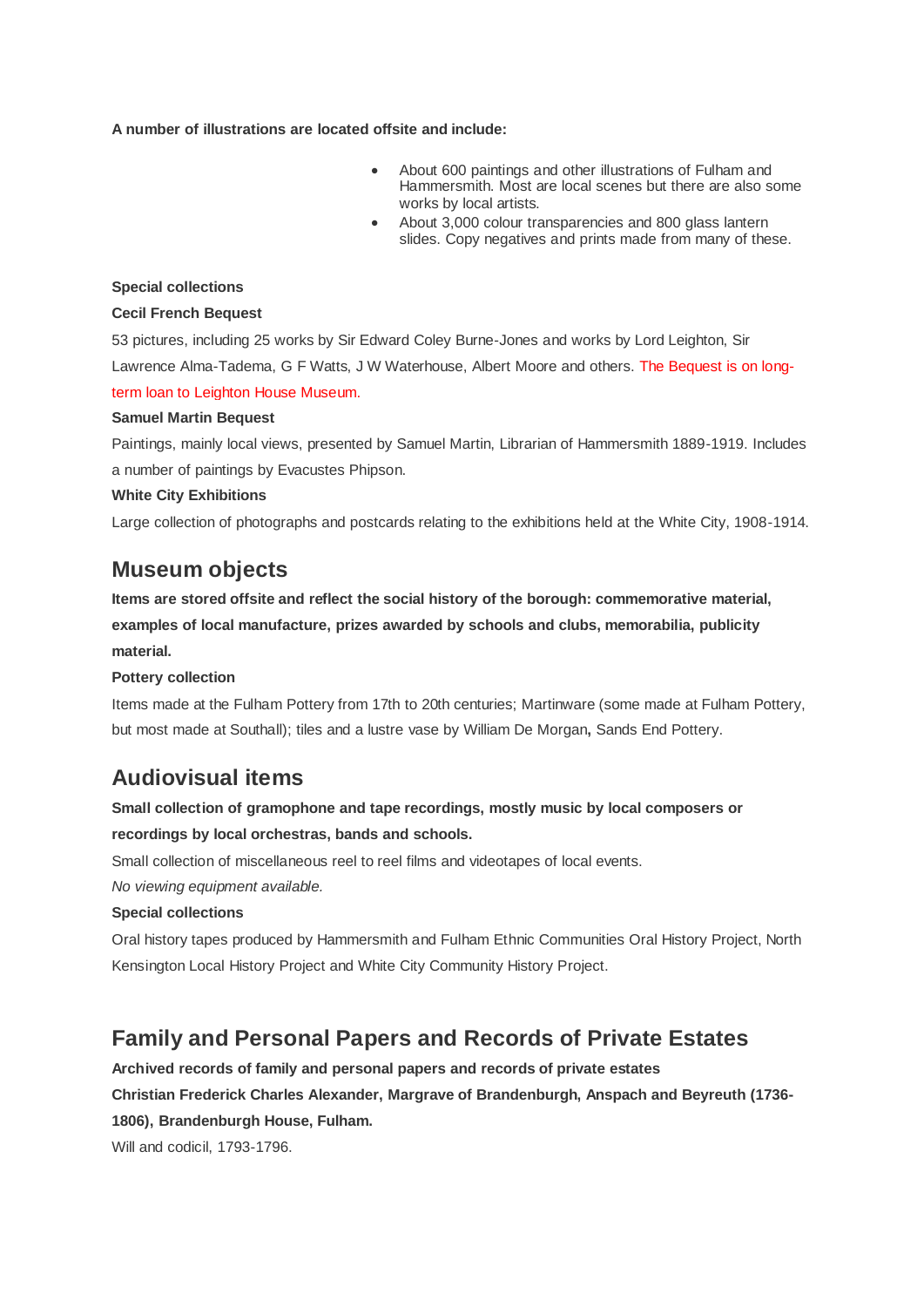**John Bult (1763-c1824) and family, Brook Green, Hammersmith, and 29 Wigmore Street , Cavendish Square , Westminster**.

Butcher.

Correspondence, 1796-1846.

**William Burchell (d. 1800), Matthew Burchell (d. 1828) and family, Churchfield House, New Kings** 

**Road , Fulham.**

Nurserymen.

Wills and related papers, 1776-1865.

**Sir Edward Coley Burne-Jones (1833-1898), The Grange, North End Road, West Kensington, Fulham** Artist.

Letters to physician, c1896-1898.

**James Hook (1746-1827)**

Composer.

Musical manuscript, c1795.

**Theodore Edward Hook (1788-1841), Egmont Villa, Fulham.**

Writer and wit.

Correspondence, 1822-1833; near-contemporary manuscript copy of diary, 1831-1832 [original believed to be lost].

**James Lee (1715-1795) and family, Vineyard Nursery, Hammersmith.**

Nurserymen.

Marriage settlements and trusts, 1798-1849.

**William Morris (1834-1896), Kelmscott House, Upper Mall, Hammersmith.**

Artist, writer, manufacturer and socialist.

Letters,1885; papers of trustees and executors, c1896-1928.

**John Henry Palmer (1861-1952), 52 Walham Grove, Fulham; 20 Parsons Green, Fulham.**

Vestryman and councillor, magistrate.

Correspondence, cuttings, invitations, handbills, 1874-1928.

**Sir John Philippart (1784?-1874), College House, Hammersmith.**

Military writer.

Correspondence, 1818-1867.

**George Scott (1778-1859) and family, Ravenscourt, Hammersmith.**

Landowner and philanthropist.

Family and estate records, 1693-1928.

**Charlotte Antonia Sulivan (1824-1911) and family, Broom House, Fulham.**

Landowner and philanthropist.

Estate records, 1806-1912.

## **Antiquarian Collections**

**Antiquarian Collections ANTIQUARIAN COLLECTIONS**

**Sir William Bull (1863-1931), Vencourt, 267-269 King Street , Hammersmith**